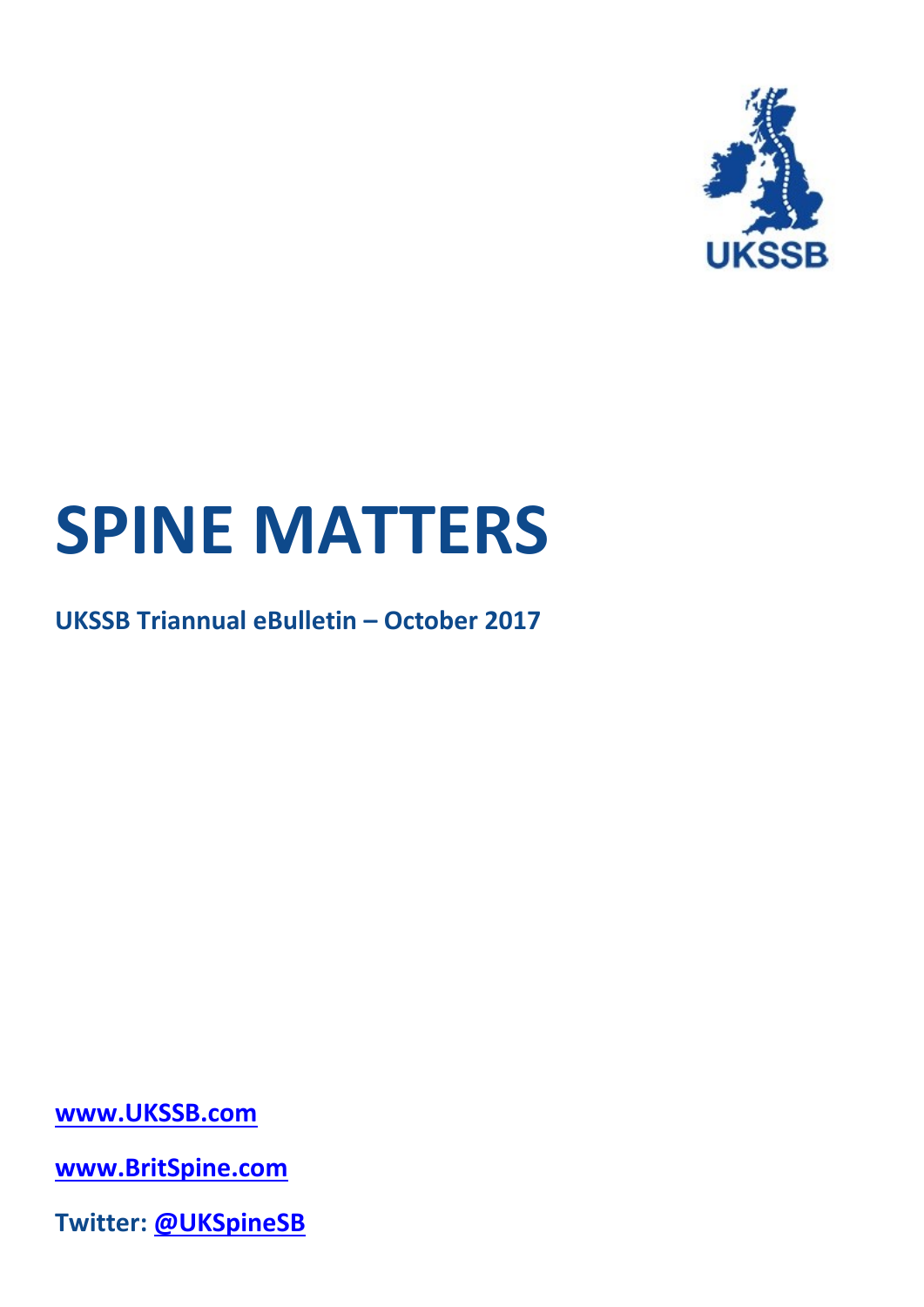# **TABLE OF CONTENTS**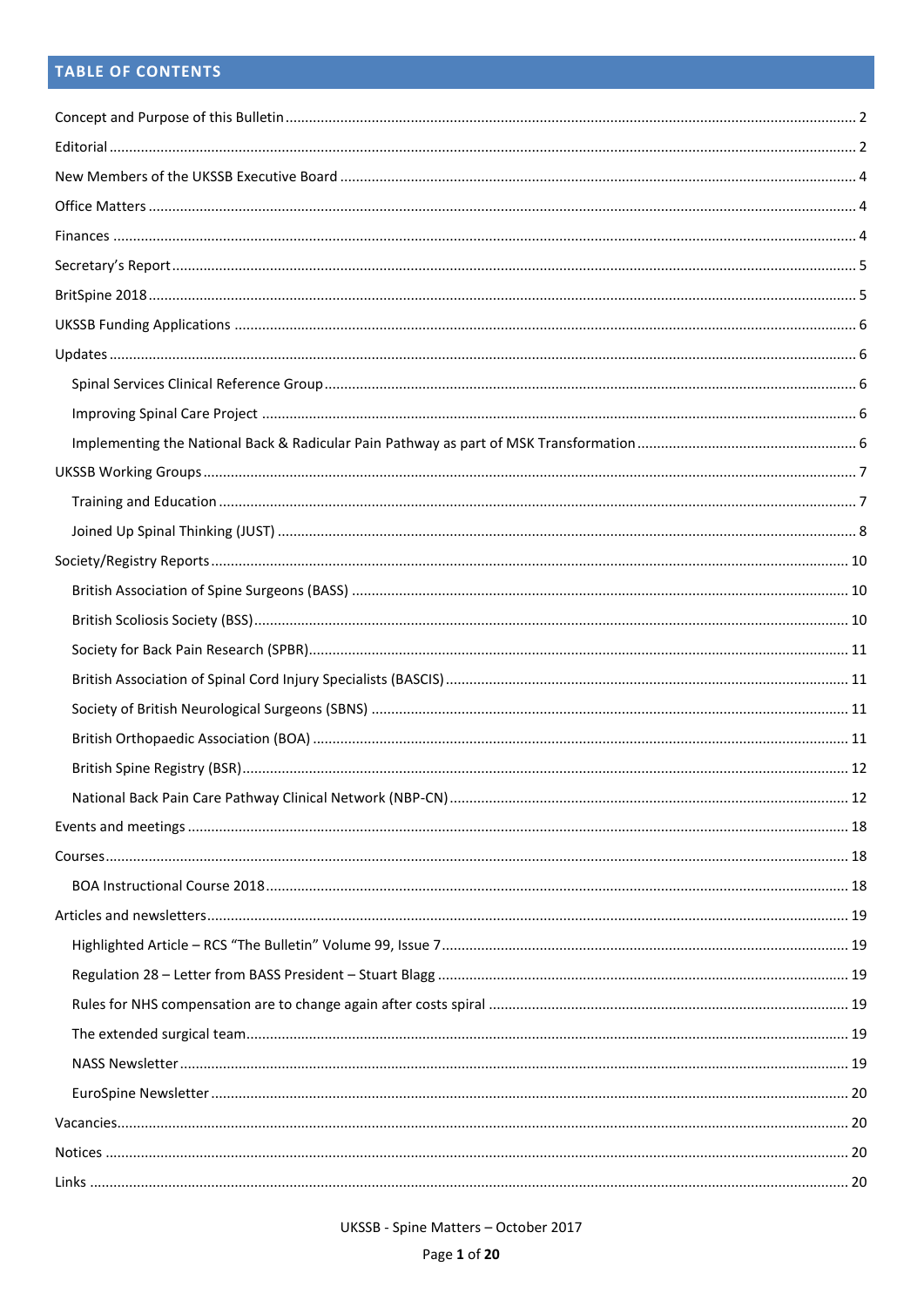# <span id="page-2-0"></span>**CONCEPT AND PURPOSE OF THIS BULLETIN**

#### **This is an attempt to inform and thereby empower the spinal services community. It is designed to:**

- Provide an immediate overview of the several work-streams which currently, or in the near future, will directly affect spinal services both within and without the NHS; and which organisations and individuals are contributing to these.
- Share knowledge of the different societies' news and developments that may be of relevance without those societies themselves. (It is not intended to replace or duplicate the content of individual societies' newsletters).
- Provide a précis of the continuing work of advisory bodies which impact on our subject (NICE, Acute Oncology Measures, etc)
- Provide a notice board for:
	- o Spinal and other relevant society events
	- o Non-clinical posts of professional interest (RCS, JCST, BOA Board of Examiners, NICE, GMC, etc)

It is not intended that this eBulletin will be exhaustive, rather a rapid digest to inform and point to more detailed resources (as e-links, where available, or to relevant websites).

Suggestions for improvements are very welcome. Please send these to [ukssb@boa.ac.uk](mailto:ukssb@boa.ac.uk)

## <span id="page-2-1"></span>**EDITORIAL**

#### **Alistair Stirling - UKSSB Chair**

#### **Diagnostic and therapeutic nihilism?**

It may be apocryphal but at approximately the time of my appointment as a consultant it was suggested that a Department of Health definition of a consultant was somebody capable of dealing with non- protocol events.

This now seems relevant given the increasing numbers of MRI –based triage clinics. Also that numbers of colleagues are suggesting that they will only see patients who have had an MRI scan and that this demonstrates some surgically treatable abnormality.

As will be familiar the national back and radicular pain pathway describes MRI scans should only be used in specific circumstances. For example if more significant underlying pathology is suspected or alternatively when symptoms suggest neural compression causing significant disability that is not settling with conservative measures. When the findings on the MRI are concordant with the presenting symptoms and signs this is clearly within protocol, and decision-making is usually straightforward and well within the capability of specialised spinal triage practitioners(SSTPs) albeit requiring surgical endorsement if intervention is thought justifiable.

By contrast when symptoms are clearly of neurological type and MRI is non –confirmatory more careful assessment may be necessary to consider whether vertical MRI scan may reveal dynamic root compromise or that symptoms represent a peripheral entrapment neuropathy or a non-surgical neurological condition . Also in recent years I have had many patients referred from arthroplasty colleagues suggesting symptoms particularly in the anterior thigh are of mid lumbar origin rather than indicative of prosthetic loosening which has more usually been the case; although in many instances it has proven to be both and, rather than either or .

It is certainly recognised that in many patients their appendicular pain is of somatic referred origin rather than neural compromise. This does not however infer that this should not be defined, conclusion reached and appropriate advice given. Similarly there are a group of patients with a definite organic basis for their symptoms that is not spinal but in some way mimicking this.

As is well recognised there is a high-frequency of multiple "degenerative (ab)normalities" in asymptomatic individuals. The presence of these "abnormalities "relayed to the patient often reinforces medicalisation of normal episodes of self-limiting back pain.

In addition analysis suggests that not only do MRI results change patient but also medical behaviour.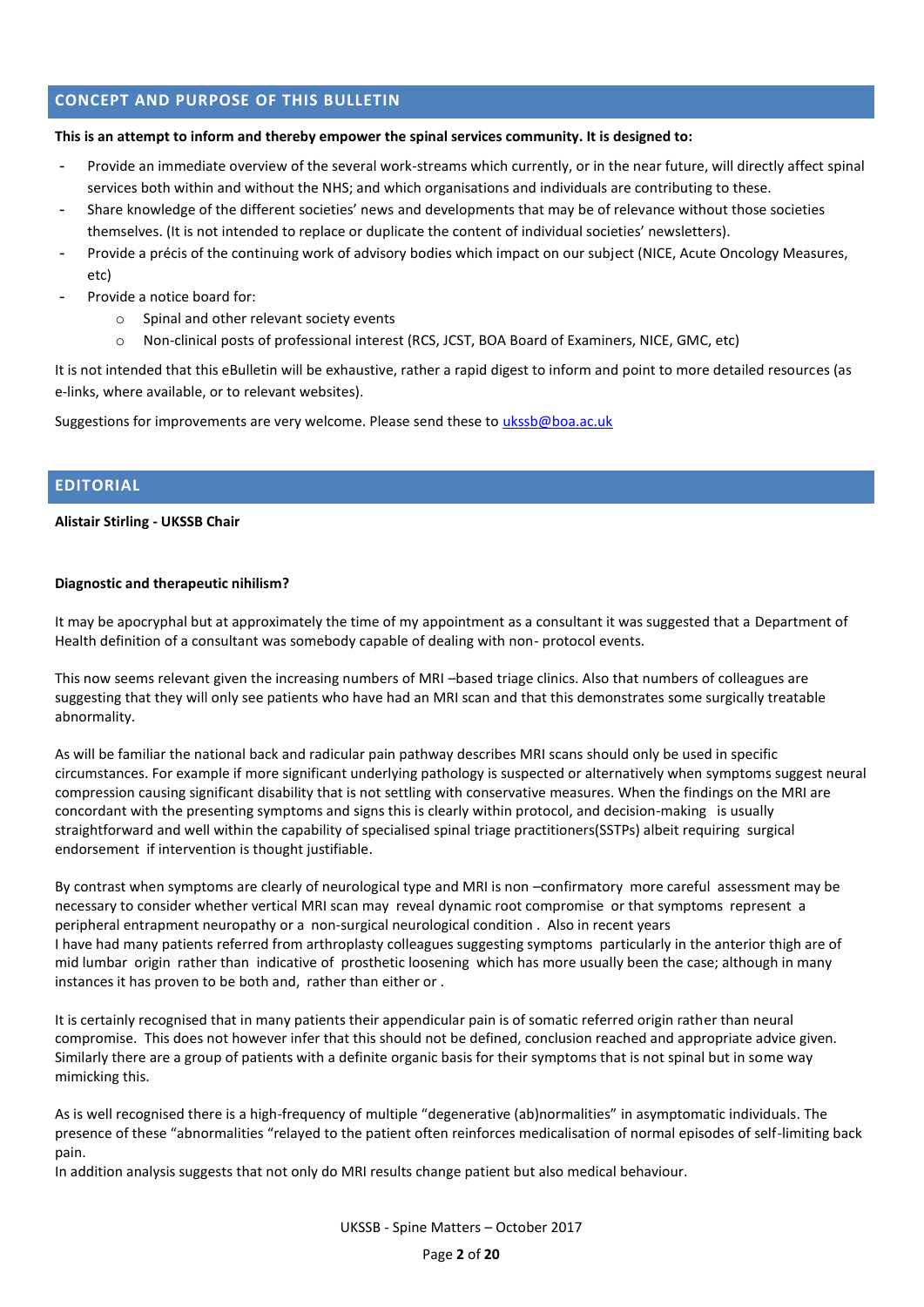How then to avoid unconscious bias and its consequences?

I suggest (albeit recognisably a counsel of perfection) that certainly in training and to develop adequate discriminative abilities that symptoms, signs and clinical conclusion in terms of diagnosis and recommended management are defined before the MRI scan report or imaging is looked at .

Also to ensure that both the imaging itself and the report is looked at, a simple system is in correspondence to include the phrase "I have reviewed the imaging and agree with the reported interpretation of this."

The real concern now is who has the necessary skill set and has organised their clinical work to allow some necessary focus on those patients who present a diagnostic and management non-protocol conundrum. They may be significantly disabled by their symptoms and the present system (MRI based triage) may not provide adequate assessment to enable a solution to be found which may often be straightforward.

There is a tension therefore between the requirement to triage the large numbers of patients presenting and our ability to deal with them. Logistically in most areas we simply do not have the necessary spinal surgical manpower to be able to assess all ourselves; nor given high quality assessment by SSTPs should this be necessary. Providing SSTPs have close working relationships with spinal surgical colleagues, are familiar with our thresholds and have ready access for discussion and if necessary review, this should provide adequate safeguard not to miss important and treatable conditions. As yet however in many areas there is still a shortage of fully trained SSTPs (recommended competencies are listed in the Improving Spinal Care section of the UKSSB [website](http://ukssb.com/pages/Improving-Spinal-Care-Project/National-Backpain-Pathway.html) which is one of the aspects it is hoped the National Back Pain-Clinical Network (NBP-CN) will seek to address. It is also unclear whether this necessary skill level and close working relationship with surgeons is currently the case in areas where (MSK and) Spinal triage is being commissioned through AQPs.

I suggest through our training, including familiarity with the varying and often combined presentations of appendicular and spinal pathology we are perhaps the only group likely to provide what both the patient and their referring GP require to enable them to move on.

Notwithstanding current pressures perhaps we need to assess our practice on the basis of the standard of assessment and clinical recommendations we would wish for ourselves and families. We have the training but as consultants are we presently resolving non-protocol events or engaging in diagnostic and consequently at times, therapeutic nihilism?

## **National Back Pain – Clinical Network (NBP-CN)**

Elaine Buchanan, Henry Dodds (UKSSB Exec Assistant) and faculty are to be congratulated on a very successful first meeting of this group attended by 130 AHPs (mainly physiotherapists 70% of whom have relevant higher degrees) Her assessment of the first meeting of this group, the output from the workshops at the meeting and the current plans for development follow below. The next meeting is on Tuesday, March 20 preceding BritSpine (please see [www.BritSpine.com](http://www.britspine.com/) for details of how to register) Please encourage Physiotherapists and also other AHPs working in Spinal care to attend.

# **BritSpine 21st -23rd March 2018**

As reported by Almas Khan in the section below, preparations are now well underway for this exciting event in Leeds. Registration is now open a[t www.BritSpine.com](http://www.britspine.com/) with Early Bird rates ending 31 January 2018.

Best Wishes, **Alistair Stirling**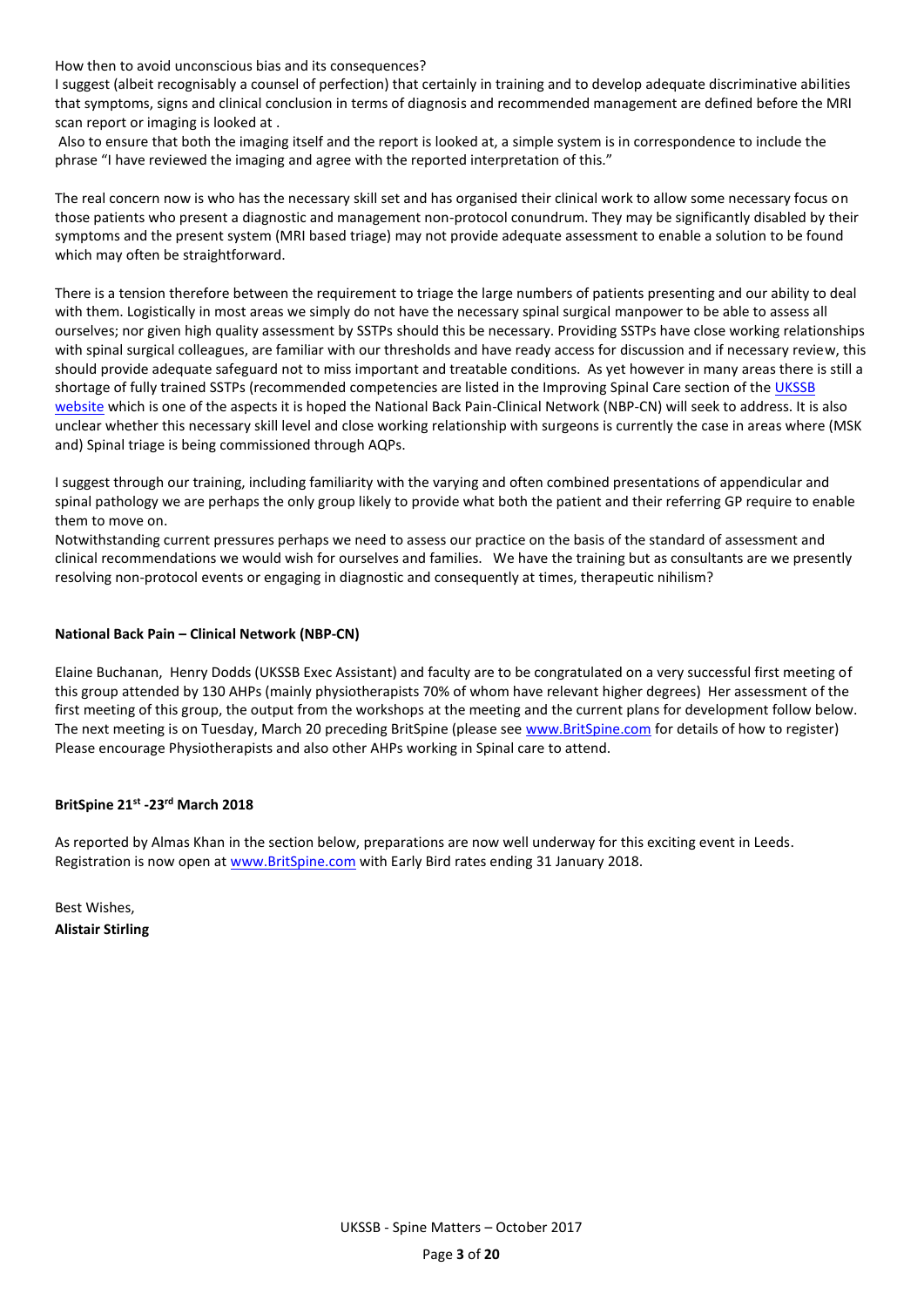## <span id="page-4-0"></span>**NEW MEMBERS OF THE UKSSB EXECUTIVE BOARD**

We thank Linda Pollard to whom we are most grateful for her work as foundation chair in setting up the PLG in the first instance. We are very pleased to welcome Paula Wray as the new Chair who has kindly written an introduction about herself below:



"Everyone has an experience to share and my wish is to support people to recognise the value of these experiences and not only communicate them but also to value the knowledge of those around them. I work with members of the public, researchers and staff to provide confidence and guidance in enabling multiple perspectives shape a project, team, activity or organisation. I am currently a Senior Public Involvement Manager at INVOLVE, leading on Diversity and Inclusion and the development of National Standards for Public Involvement. I have a neuroscience PhD and previously I held public involvement leadership roles in the voluntary sector and with the National Institute of Health Research Collaboration in Applied Health Research and Care and Research Design Service in the East Midlands. I have built comprehensive networks both nationally and internationally and utilise my own experiences as a researcher, spinal patient and parent to provide leadership, appropriate resources and support for others." **– Paula Wray**

## <span id="page-4-1"></span>**OFFICE MATTERS**

#### **Henry Dodds – UKSSB Executive Assistant**

#### **Websites**

[www.ukssb.com](http://www.ukssb.com/) – This website is currently being reviewed and a new website should be online on this domain by the end of the November. Feedback is always welcome on how this can be improved to help support the Spinal Community, so if you have any comments or queries regarding the site, please send an email to [ukssb@boa.ac.uk](mailto:ukssb@boa.ac.uk?subject=UKSSB%20Website%20Feedback) with subject line "UKSSB Website Feedback"

[www.britspine.com](http://www.britspine.com/) is now being redirected to the new events page. Here you will be able to find all the information for BritSpine 2018, which will take place at Leeds University – 21-23 March 2018. Information includes registration, pre-conference courses, event programme, accommodation, social events, location and directions.

[www.spinesurgeons.ac.uk](http://www.spinesurgeons.ac.uk/) – The British Association of Spine Surgeons (BASS) Executive have been working behind the scenes to re-launch this website, which has been developed in partnership with developers a[t netdreams.co.uk.](http://www.netdreams.co.uk/) This should be live shortly, with the BASS Executive notifying all BASS members when this takes place.

#### **Abstract Management System for Conferences**

Firebird Systems have been contracted to for **BritSpine 2018** and **BSS 2017** for abstract management. It is envisaged that this system will also be used for **BASS 2019** and all future BritSpine and BSS Conferences. The benefit of an abstract management system means that you will require only one login for all the events and you can also make changes to your submissions up until the set deadlines. This online automation will provide a better service for those submitting, as previously this has been a manual process via the administrator for each event. This also gives us the ability to remind those who have incomplete submissions and notify submitters who have been successful for poster or podium presentations.

#### <span id="page-4-2"></span>**FINANCES**

#### **Nick Birch – UKSSB Treasurer**

At the board meeting of the UKSSB in December 2016 it was unanimously agreed that the status of the organisation should change from a company limited by guarantee to that of an Association. To achieve this a number of different actions needed to be completed including:

Filing of the full 2016 accounts at Companies House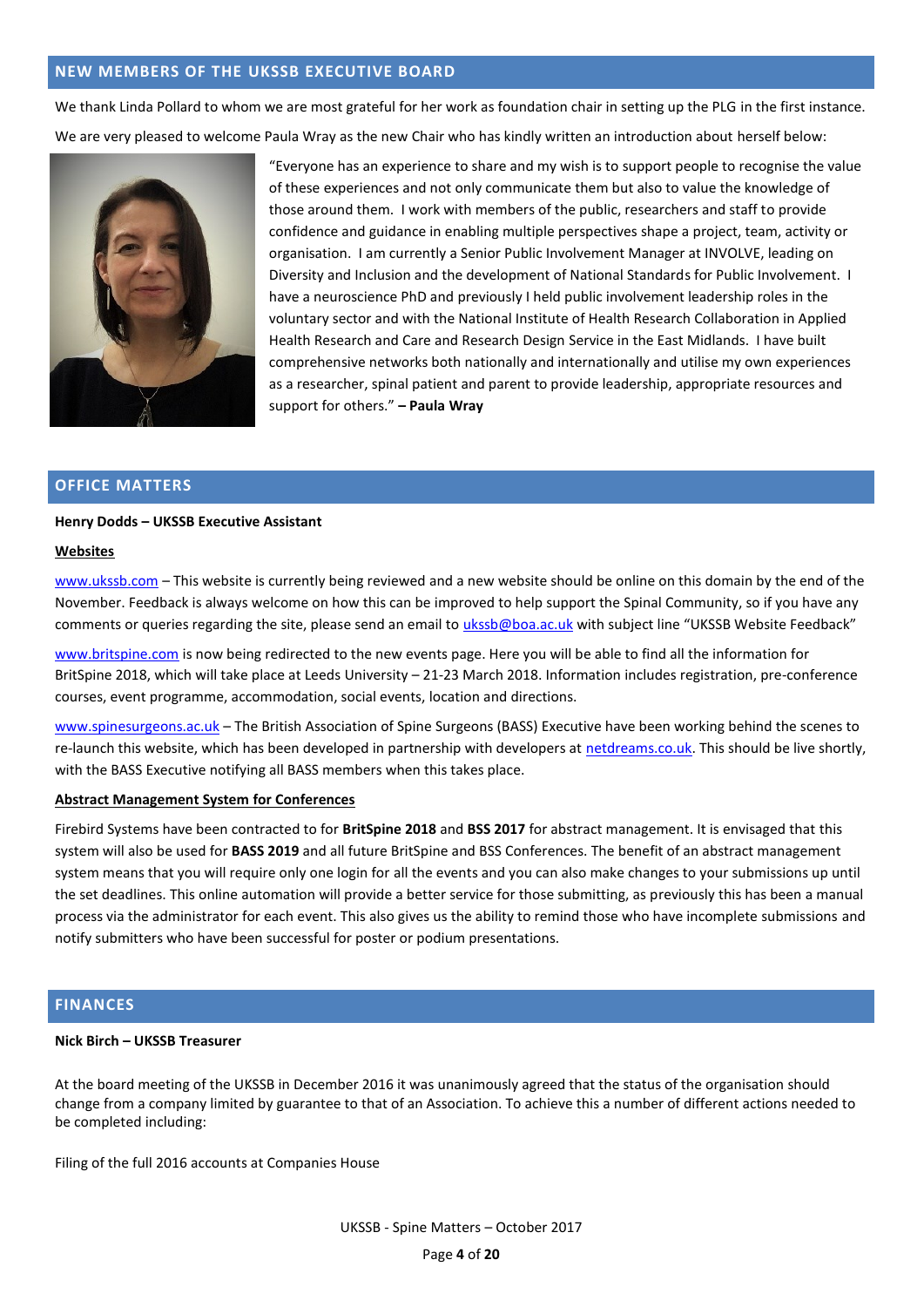Agreement on the final form of the UKSSB amended constitution

Winding up of UKSSB Ltd with transfer of all the existing funds to the new organisation

To date, the accounts have been completed and filed at Companies House and the amended constitution has been agreed by the members of the Board.

New banking arrangements are now in place and Association status is confirmed.

UKSSB Ltd will be formally wound up in December 2017 after the mandatory 3 month non-trading period.

# <span id="page-5-0"></span>**SECRETARY'S REPORT**

#### **Lee Breakwell – UKSSB Secretary**

Most of the issues are covered elsewhere in this document. The website is coming on, Henry has done a tremendous job of updating and modernising the look, whilst transposing the huge amount of useful content we have collected.

We are looking to link the UKSSB, BASS and BSS sites more, as Henry will be aiding the admin and update of these sites regularly. The hope is to offer an obvious source for the info you require, and a portal for your questions and concerns.

Planning for BritSpine 2018 progresses well, and I look forward to seeing you all in Yorkshire in the spring. The aim of BritSpine is to offer as much as we can to all spinal professionals, and to link the professions as best we can. One manner of achieving this is to have an overarching theme to the meeting that draws on the expertise and experience of our community. The theme for 2018 is "Back pain: Cradle to Grave", with sessions starting out on genetics, through inflammatory spinal conditions and leading to oncology management.

Planning is well under way for BritSpine 2020, with the thematic view of neurological compromise.

The UKSSB will be all change after BritSpine, with the current Chair and Treasurer making way for new incumbents. It will be a shock for me to see both Alistair and Nick go, who have both been a pleasure to work with, and have transformed the workings of the spinal community over the last few years. It will be great however to have new colleagues in Patrick Statham (Chair) and Neil Orpen (Treasurer), and I wish them all well.

#### <span id="page-5-1"></span>**BRITSPINE 2018**

#### **Almas Khan – BritSpine 2018 Host and Nick Birch – UKSSB Treasurer**

BritSpine 2018 will be hosted at Leeds University, in the diverse and vibrant cultural city of Leeds, located in the heart of the UK, fifth on Lonely Planet's list of the 10 best places to visit in Europe in 2017.

#### **Tuesday 20th March pre-meeting courses and meetings:**

- Trainees' Cadaver Lab at Leeds Medical School
- Multi-Disciplinary Team event focusing on Decision Making in Common Complex Spine Problems
- National Back Pain Clinical Network
- Patient Liaison Group meeting

#### **Wednesday 21st to Friday 23rd March Main Meeting will include:**

- A session on the interface between spine problems and their genetic basis, and where new genetic advances are taking us.

- A must-attend session on GIRFT and Spinal surgery;

- A number of important and politically charged discussions regarding funding of healthcare and in particular, surgery of the spine in the UK and around the world.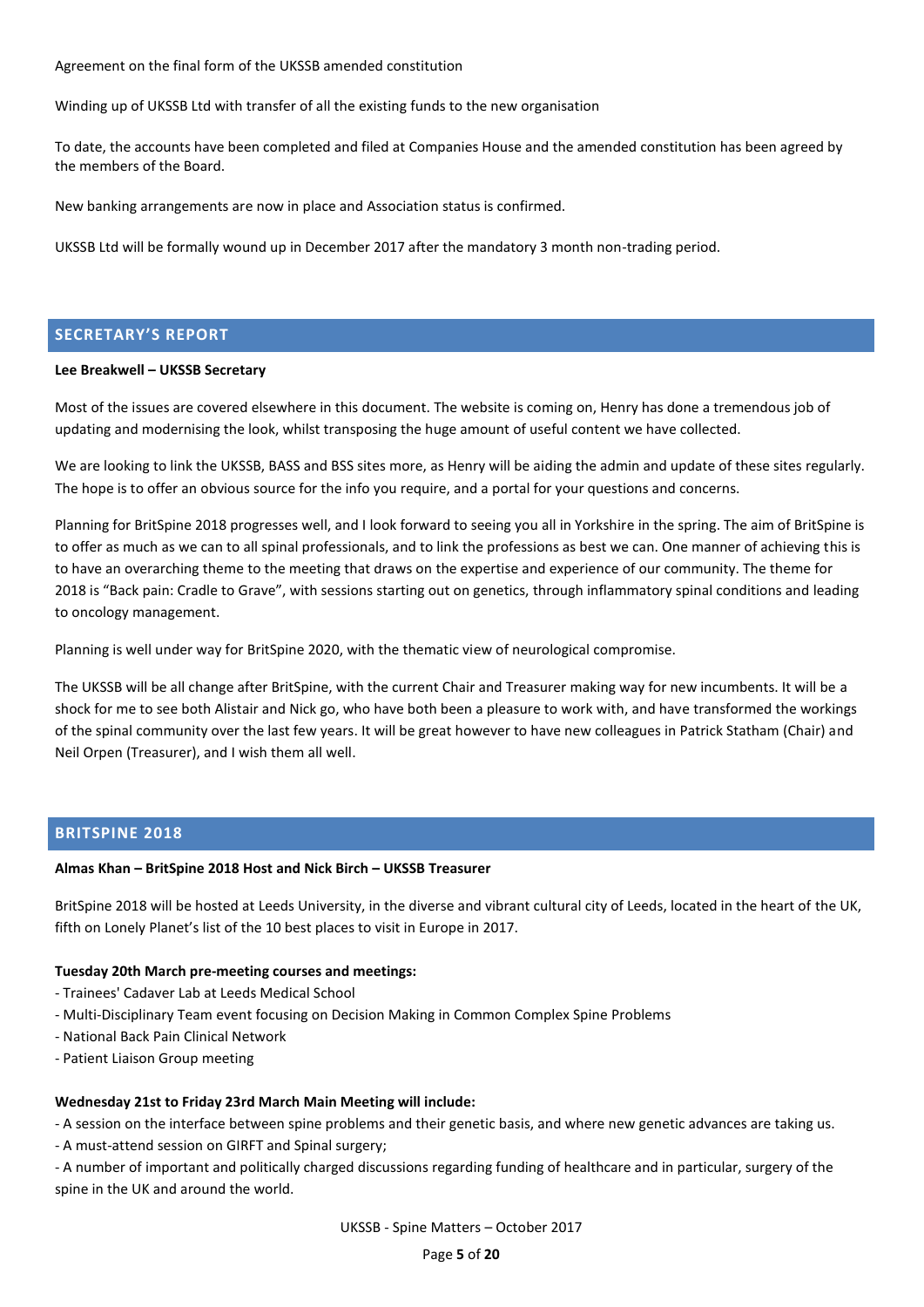- A session on inflammatory conditions of the spine, and the complexity it brings to surgery.

- A not-to be missed debate on surgery for non-specific back pain with arguments from either side of the pond.

- A session on spinal oncology, and an introduction to some of the cutting-edge oncology therapies soon to be available in the UK.

- Paper sessions and Debates

The Conference Dinner will be held at the Royal Armouries Museum located at Leeds dock with a 3-course evening meal and entertainment with the 'Spinal Chords'

The local hosts at the Leeds Organising Committee lead by Almas Khan, supported by the United Kingdom Spine Societies Board (UKSSB). They look forward to welcoming you to a stimulating, thought-provoking and enjoyable meeting in Leeds in March 2018.

# <span id="page-6-0"></span>**UKSSB FUNDING APPLICATIONS**

The Board of the UKSSB welcomes applications from its constituent societies for financial support in the delivery of Research, Education and Administrative activities.

Applications must be on the attached form, and submitted with the supporting information to the Executive Assistant of the Board for consideration. [\(UKSSB@boa.ac.uk\)](mailto:UKSSB@boa.ac.uk)

Funding Applications - [Link to UKSSB Funding Application Form](http://ukssb.com/assets/Documents/2017/March/UKSSB-fund-application.docx)

# <span id="page-6-1"></span>**UPDATES**

## <span id="page-6-2"></span>**SPINAL SERVICES CLINICAL REFERENCE GROUP**

#### **Ashley Cole – September 2017**

There is some concern regarding the NHSE Commissioning approach to Specialised Spinal Services in some Trusts. A meeting is planned to discuss this soon.

There is increasing activity around the work plan for 2017/8:

- Revision of the Specialised Spinal Surgery Service Specification has started.
- Revision of the Spinal Cord Injuries Service Specification is also in progress.
- Production of a Quality Dashboard for Spinal Surgery
	- o Replies are being collated from stakeholders to select the most meaningful measures for the dashboard.
- A provisional policy proposal has been submitted to NHS for vertebral body tethering in scoliosis.
- Spinal Cord Injuries service and peer reviews (see BASCIS Report).

#### <span id="page-6-3"></span>**IMPROVING SPINAL CARE PROJECT**

#### **Ashley Cole – September 2017**

The first meeting for those involved in delivery and commissioning of Specialist Spinal Triage services for back and radicular pain took place on 6 September and was centred around the National Back and Radicular Pain Pathway which has now been endorsed by NICE: [http://www.ukssb.com/pages/Improving-Spinal-Care-Project/National-Backpain-Pathway.html\\*](http://www.ukssb.com/pages/Improving-Spinal-Care-Project/National-Backpain-Pathway.html) *(\*website link due to change in November)*

The Regional Spinal Networks continue to progress and a meeting is planned for the Clinical Leads and Commissioners at the end of November.

#### <span id="page-6-4"></span>**IMPLEMENTING THE NATIONAL BACK & RADICULAR PAIN PATHWAY AS PART OF MSK TRANSFORMATION**

**David Cumming**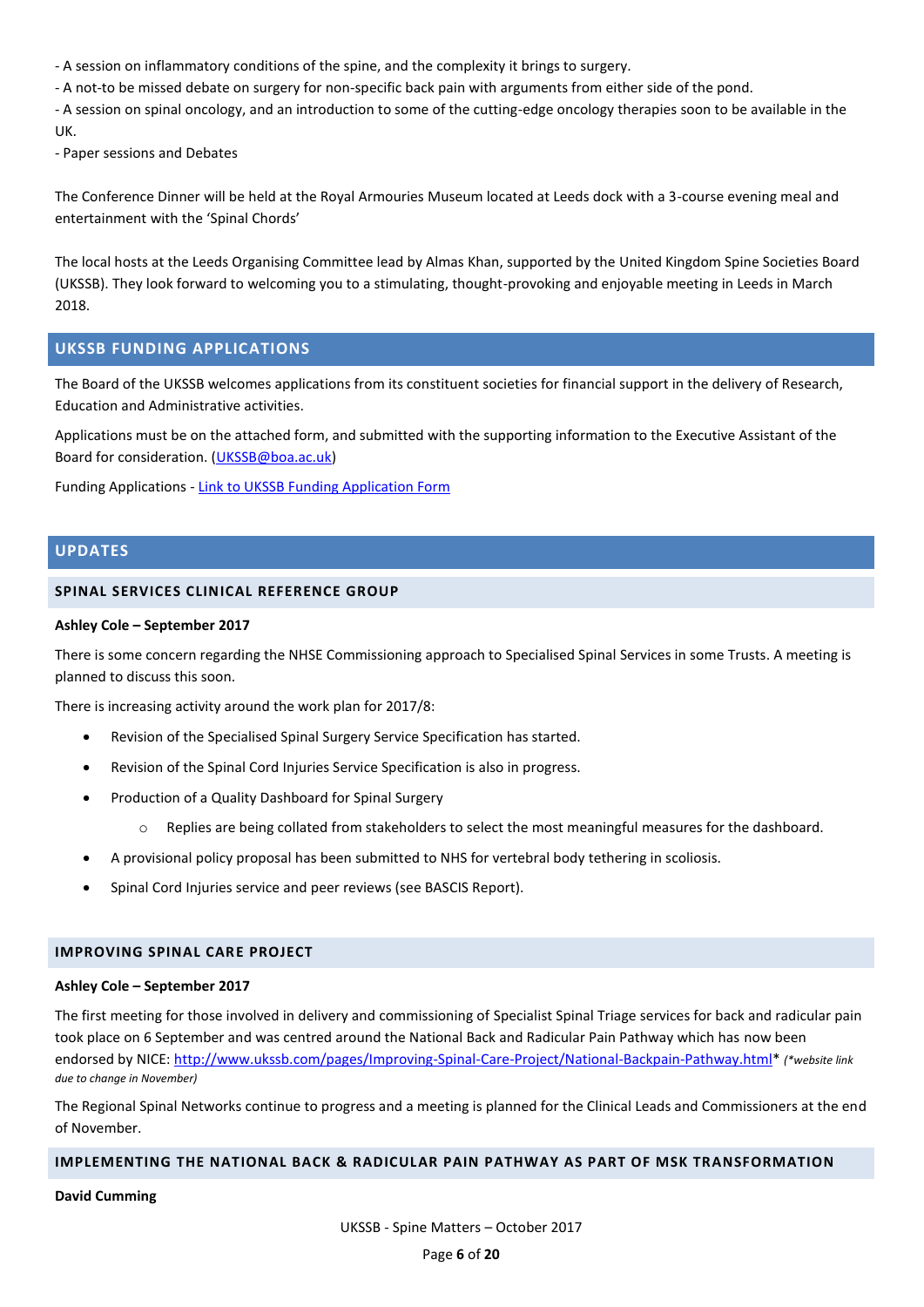In many parts of the country musculoskeletal services are undergoing a transformation project. The primary focus by commissioners at this time is to reduce inappropriate secondary care referrals. The transformation projects fit in well with the focus on the National Back and Radicular Pain Pathway.

In Ipswich and East Suffolk commissioners, primary care and secondary care clinicians have worked closely together to deliver a new system to ensure rapid access to the most appropriate health care professional at the right time. This has involved working across boundaries and ensuring we are all seen as equal partners in the care of patients with musculoskeletal conditions. The transformation project has encompassed Trauma & Orthopaedics, Spinal Surgery, Rheumatology, Pain Management and Surgical Podiatric Services.

The re-design has focused on a single point of access through an electronic pathway. All referrals are triaged by the primary care team. Urgent / red flag referrals are passed onto secondary care with immediate effect. All other referrals including self-referral are assessed by the most appropriate health care professional in primary care. All diagnostics are organised by the specialists in primary care.

Close links between the clinicians, including regular MDTs, ensures the appropriate patients are referred into secondary care when required.

The system in the first 6 months has reduced the number of referrals into secondary care by 28%. This allows all patients to be seen rapidly by the most appropriate health care professional.

# <span id="page-7-0"></span>**UKSSB WORKING GROUPS**

## <span id="page-7-1"></span>**TRAINING AND EDUCATION**

## **Niall Eames**

## **STIG**

The STIG process is now entering, hopefully, its final stage before it is launched. Bill Allum (Chair JCST) and David Wilkinson (HEEngland) are now helping me steer the proposal through the various regulatory loops it needs to go through, to achieve GMC recognition. A meeting is being held in December of the relevant bodies and I will continue to drive our proposal forwards as fast as possible.

The next step will be to ask for expressions of interest from units to host a STIG Fellow. I would ask units to begin thinking if they would be in a position to host such a post. The proposal is available on the UKSSB site. A few things require reiterating. These are pre CCT Fellows. They will require supervision and training. They will be allocated centrally to units by a STIG Committee. At the start there will only be a few centres hosting STIGs. Centres will need to provide both neurosurgical and orthopaedic input into the fellowship. Remember, this is to train a day one consultant spinal surgeon, not a specialised spine surgeon in a particular aspect of our specialty.

No new funding is available, so the money for the fellowship will have to come from local sources – either from pre-existing monies in local centres already allocated for fellows, or diversion of already funded local training posts to a STIG Fellow. This latter option requires the support of the local deanery. We are seeking this support at the moment and hopefully can go live with a letter asking for expressions of interest in hosting the fellows in the very near future.

The regulatory phase of this project is however crucial to ensuring it is correctly set up and whilst I am impatient to launch the scheme, we are all cognisant of the need for this stage to be performed with due diligence.

#### **Curriculum Alignment**

As an exercise in uniformity, I have compared the physiotherapy curriculum (MSC module) and our spinal surgical curriculum. I am delighted to say there is 100% correlation, with every aspect of the physiotherapy curriculum present in our own. Clearly, the surgical curriculum details areas regarding surgery which are not taught on the physiotherapy side, but it is good to know that such a strong overlap exists at this stage. With the establishment of the NLBRP pathway, this can only be good news.

#### **European Diploma**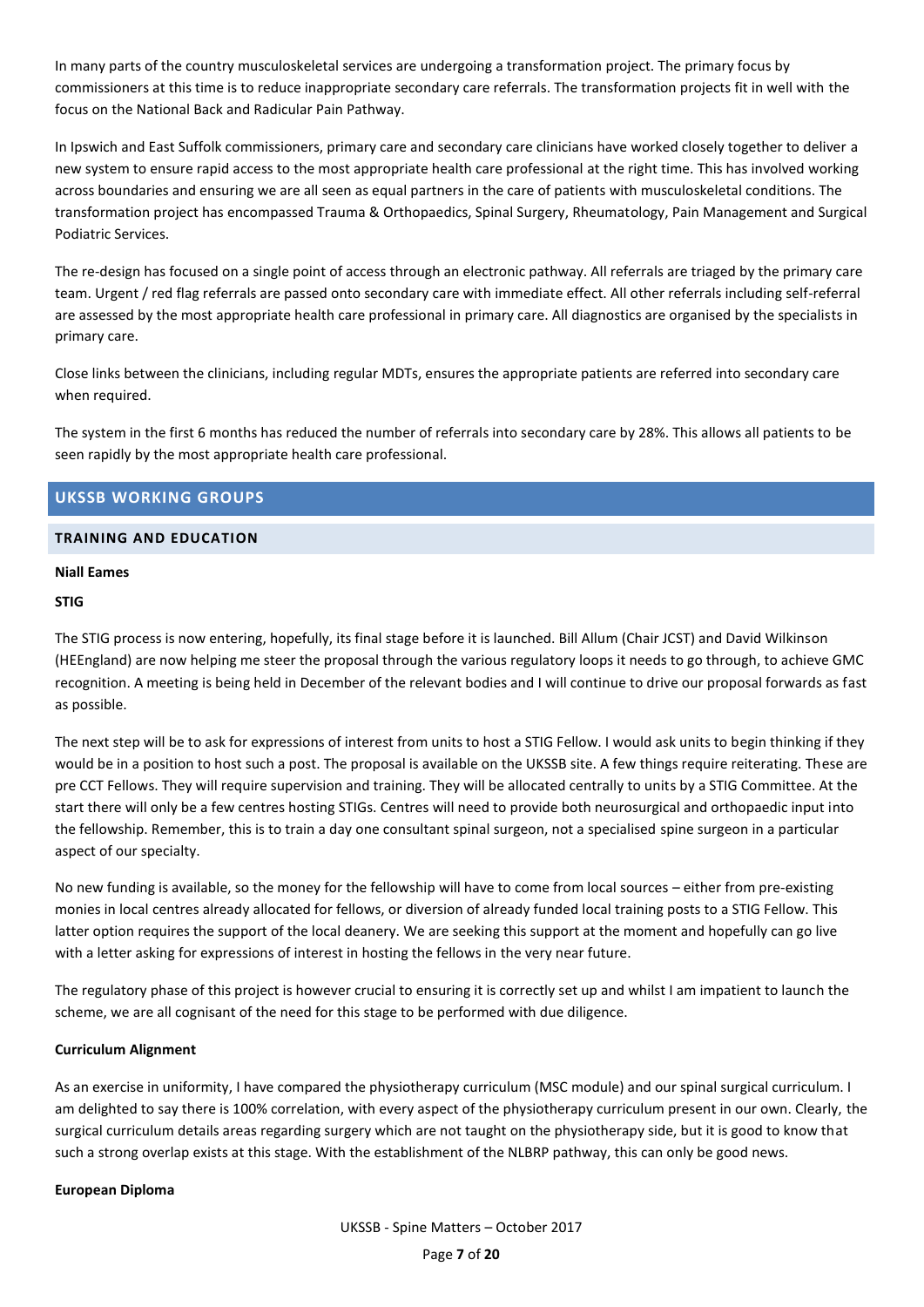A meeting of the European Group looking at establishing a European Diploma was held at the recent Eurospine meeting in Dublin. Neil Orpen (UKSSB Secretary Elect) kindly represented us at this meeting. They are proposing a modular education process quite similar to our own and plan to look into the requirements for a centres to host a surgeon. Various levels of Diploma are envisaged either for basic or more complex surgery. We will continue to engage with this group to endeavour to make sure that no matter what consequences Brexit has, UK training and European training are not on differing paths. There are still concerns over various aspects of the European model - assessment of competencies being one, as well as worries regarding validity and independence of the proposed program. We will continue to interact with this group.

#### **UKSSB/BSS/BASS/BOA**

The recent BOA spinal updates, revalidation sessions and boot camp sessions in Liverpool were extremely well received. I am extremely grateful to the faculty, who came from all the spinal societies and gave of their time to help run this event. With so much happening at the moment, the very close cooperation between all the spinal societies on education is proving hugely beneficial for us all.

Mr Niall Eames MD FRCS Orth Tr - Consultant Spinal Surgeon Regional Lead Clinician Spinal Surgery NI

#### <span id="page-8-0"></span>**JOINED UP SPINAL THINKING (JUST)**

#### **Alistair Stirling**

In the course of preparations for the NBP-CN meeting it became apparent that there are multiple parties all endeavouring to improve various aspects of care for spinal patients. Also that as members of the Spinal societies some of us are not aware of the existence or activities, past, current and future of the other contributory groups listed below

It seems rational in the initial instance to become aware of the relevant parties , their lead personnel and their focus of activity This might then enable synthesis to avoid duplication and optimise process This has now been discussed with a majority of those listed below although not all as yet . There seems to be a common view that it would be worthwhile mapping the landscape and establishing lines of communication

To that end the following is in process:

- That each of the parties put together a brief description of their organisation and the above items. These follow below
- That this is circulated through Spine Matters and contact links put on the UKSSB website
- That an initial meeting of the relevant parties is arranged
- If agreed as worthwhile this might then be continued on an annual basis to generate ongoing spinal harmony
- That a representative from each of these groups be invited to the possible NBP-CN implementation meetings on the days preceding BritSpine/ BASS in subsequent years. The next being prior to BritSpine on 20th March 2018 in Leeds

It it intended this Group will include: NHSE National Clinical Director - MSK NHSE Spinal Services CRG NHSE ISCP – Project manager NBP-CN – Lead NICE – Lead AHPs - Lead Spine Societies Education Leads Right care - Primary care Spinal GIRFT Chartered Society of Physiotherapists - UKSSB – Chair (includes SBPR, BASS, BSS, and BASCIS with representation from BOA and SBNS) RCGP - Lead

#### **Allied Health Professions into Action**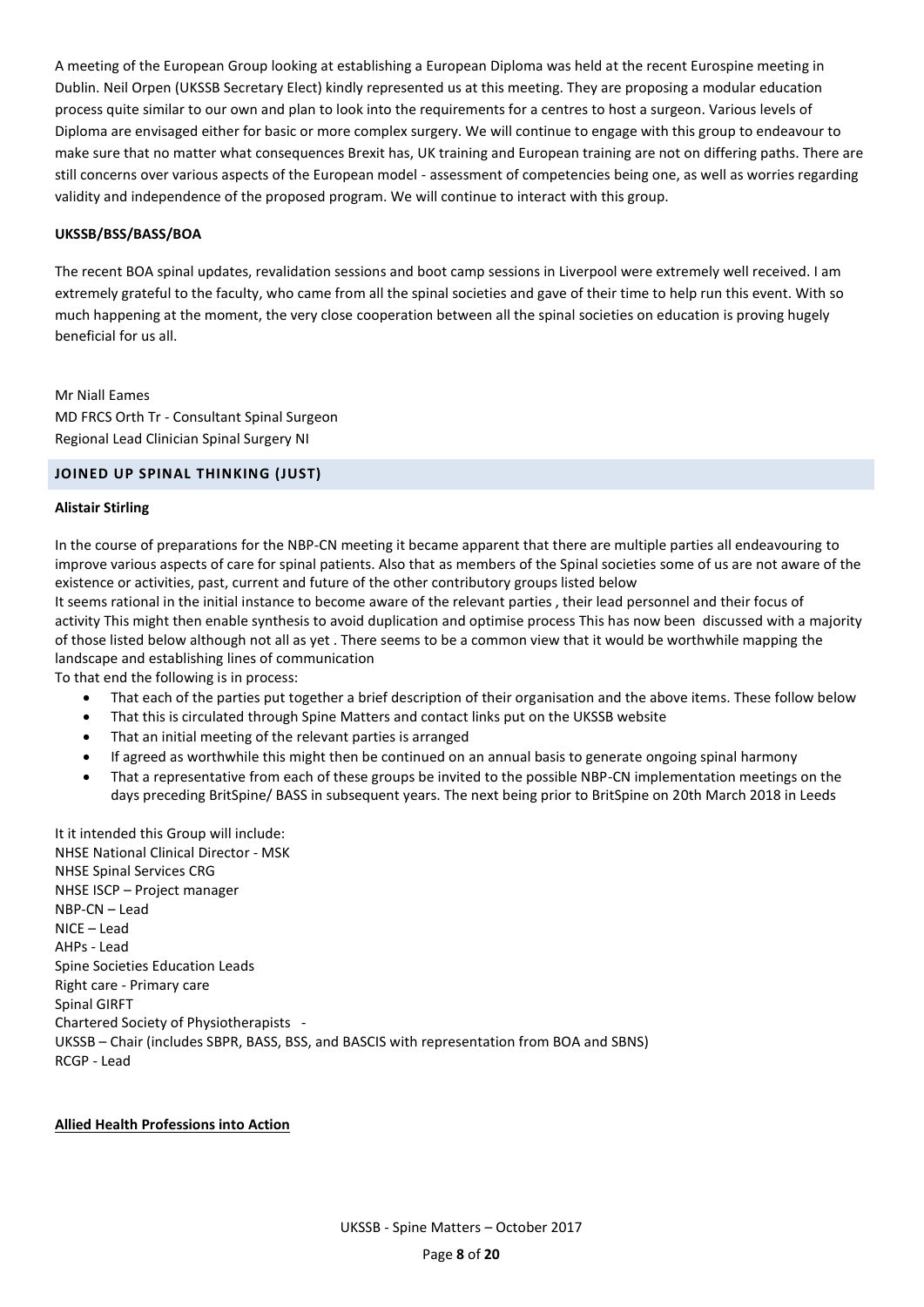'AHPs into Action', published in January 2017, describes how AHPs can support the delivery of Sustainability and Transformation Plans (STPs) and the pursuit of the triple aim in the Five Year Forward View. It is a resource to inform and inspire AHPs, leaders and decision makers across the health and care system, offering:

- A clear view of the potential of AHPs
- 53 examples of innovative AHP practice
- A framework to help develop local delivery plans.

'AHPs into Action' defines how AHPs can support the delivery of the triple aim by describing how England would be different if AHPs were genuinely used effectively (part one) and what they need to stop, start or do differently to make this happen (part two). It describes the:

- Impact of the effective and efficient use of AHPs for people
- Commitment to the way services are delivered
- Priorities to meet the challenges of changing care needs.

Allied Health Professions into Action brings together the views of the third largest workforce in the health and care system. This includes Art Therapists, Drama Therapists, Music Therapists, Podiatrists, Dietitians, Occupational Therapists, Occupational Therapists, Prosthetists and Orthotists, Paramedics, Physiotherapists, Diagnostic and Therapeutic, Radiographers and Speech and Language Therapists.

Aimed at leaders and decision makers, this document will help them understand the potential and role of AHPs within the health, social and wider care system.

For more information:<https://www.england.nhs.uk/ourwork/qual-clin-lead/ahp/>

## **NHS RightCare**

NHS RightCare is a national NHS England supported programme committed to delivering the best care to patients, making the NHS's money go as far as possible and improving patient outcomes.

Ensuring people access the right care, in the right place at the right time means the NHS can treat more people effectively, now and in the future. It's unacceptable to see unwarranted differences across the country around the type of care patients receive. NHS RightCare's work is core to ensuring the best possible care is delivered everywhere.

Using leading edge medical evidence and practical support helps local health economies understand how money is spent to deliver the best care in different parts of the country.

Through the use of data, including local health economies' spend data, patient admissions and prescribing data - along with other evidence - NHS RightCare Intelligence shines a light on variation and performance. This data identifies areas of greatest opportunity and support for quality improvement. Working with relevant partners this information is translated into a range of [comprehensive data packs, tools and other resources](https://www.england.nhs.uk/rightcare/products/) to act as a source of insight which support local health economies to have local discussions to agree a starting point for change.

The Intelligence programme also provides support for the three phases of the NHS RightCare approach (see diagram below). The approach begins with a review of indicative data to highlight the top priorities or opportunities for transformation and improvement: *Where to Look.* Value opportunities exist where a health economy is an outlier and will most likely yield the greatest improvement to clinical pathways and policies. Phases two and three then move on to explore *What to Change* and *How to Change* where we work with health economies and stakeholders to identify optimal pathways and design.

For more information about NHS RightCare please visit<https://www.england.nhs.uk/rightcare/> or email [rightcare@nhs.net.](mailto:rightcare@nhs.net)

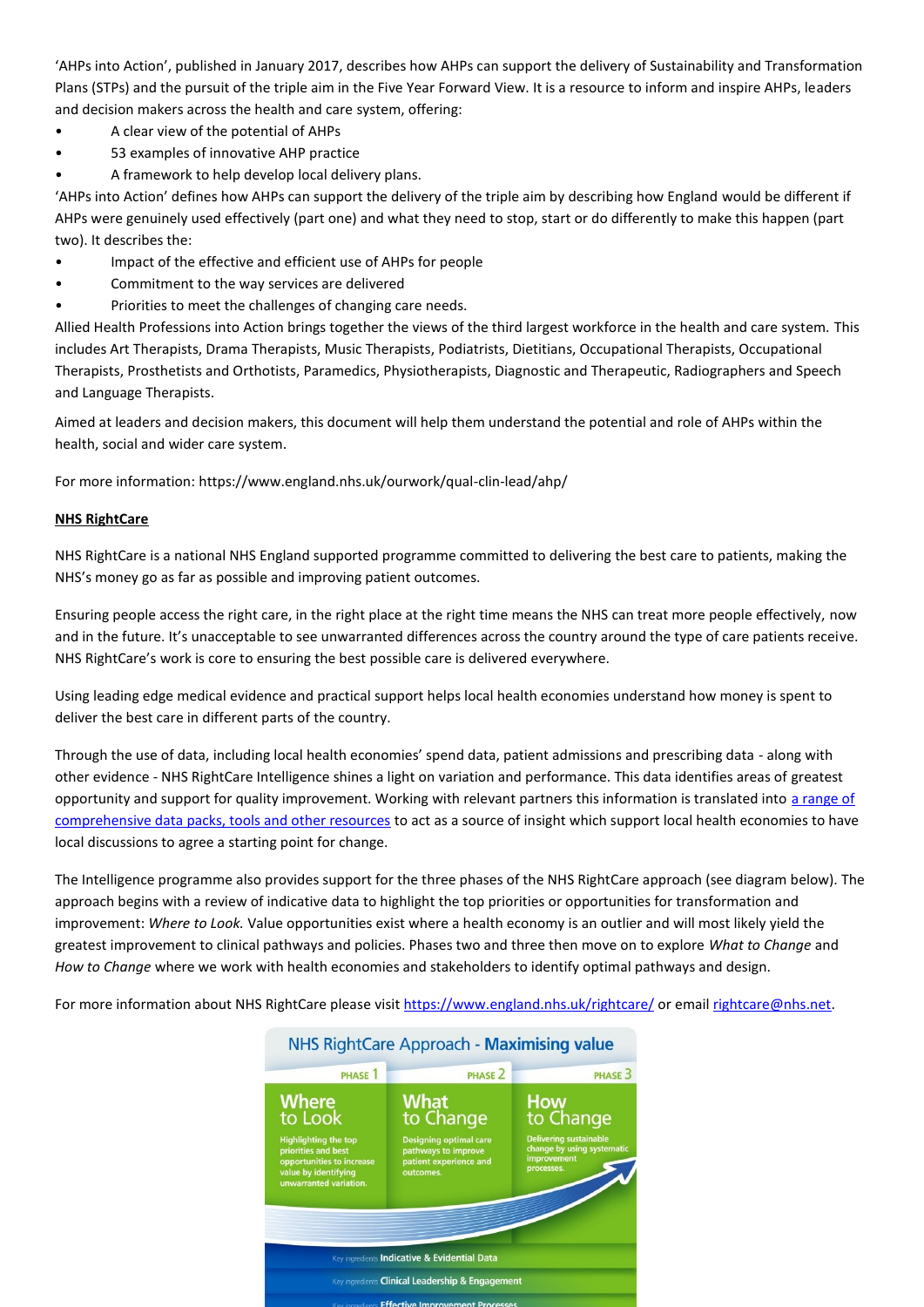## **The Arthritis and Musculoskeletal Alliance**

The Arthritis and Musculoskeletal Alliance (ARMA) is the umbrella body for the arthritis and musculoskeletal community in the UK, and our mission is to transform the quality of life of people with musculoskeletal conditions. We have 33 member organisations ranging from specialised support groups for rare diseases to major research charities and national professional bodies.

We work in partnership with our members to shape policy and guidance; identify and disseminate best practice; and work constructively with decision-makers in the NHS and public health throughout the UK.

ARMA co-ordinates work on issues of common concern to ARMA members. Current examples include a focus on back pain pathways and the access to joint replacement surgery.

The ARMA knowledge hub is currently in development. This will be an on-line portal signposting to information on a range of resources relevant to MSK including a discussion forum.

Working in partnership with NHS England, our clinical networks project aims to improve healthcare for people with MSK conditions through multidisciplinary working.

Chief Executive: Sue Brown

Website: [arma.uk.net](https://rcsengacuk-my.sharepoint.com/personal/hdodds_rcseng_ac_uk/Documents/UKSSB%20Executive%20Folder/arma.uk.net)

Contact: [projects@arma.uk.net](mailto:projects@arma.uk.net) phone: 0203 856 1978

# <span id="page-10-0"></span>**SOCIETY/REGISTRY REPORTS**

## <span id="page-10-1"></span>**BRITISH ASSOCIATION OF SPINE SURGEONS (BASS)**

#### **Stuart Blagg and David Cumming – September 2017**

BASS continues to work to produce best practice guidance for its members. On a monthly basis the educational booklets on spinal procedures and conditions are being updated. These information leaflets are an important part of the consent process. The booklets should be used alongside the recently amended procedure specific consent forms.

Further best practice guidance on ensuring correct level surgery & management of spinal infections will be produced over the next few months.

The BASS Boot Camp for senior trainees and junior consultants took place in June of this year. This educational event discussed clinical scenarios & complications as well as guidance in other areas that are essential as a new consultant.

BASS continues to work with all spinal societies to ensure that all spinal surgeons are supported and are able to provide best quality care for all spinal surgical patients.

The next BASS executive meeting will be taking place on the  $15<sup>th</sup>$  September. This meeting is essential in discussing our future priorities and how the executive will deliver for the members.

#### <span id="page-10-2"></span>**BRITISH SCOLIOSIS SOCIETY (BSS)**

#### [www.britscoliosissoc.org.uk](http://www.britscoliosissoc.org.uk/)

#### **James Wilson-Macdonald and Elnasri Ahmed – September 2017**

- BSS was asked to be involved in a trust investigation by NHS England. Mr James Wilson McDonald (President) and Mr Vinay Jasani are to help in the investigation.
- BSS to assist in establishing centres to start a national trial on Vertebral Body Tethering (VBT). (CRG is leading in this.)
- Research:
	- o **Vitamin D study -** Sheffield team to lead on the project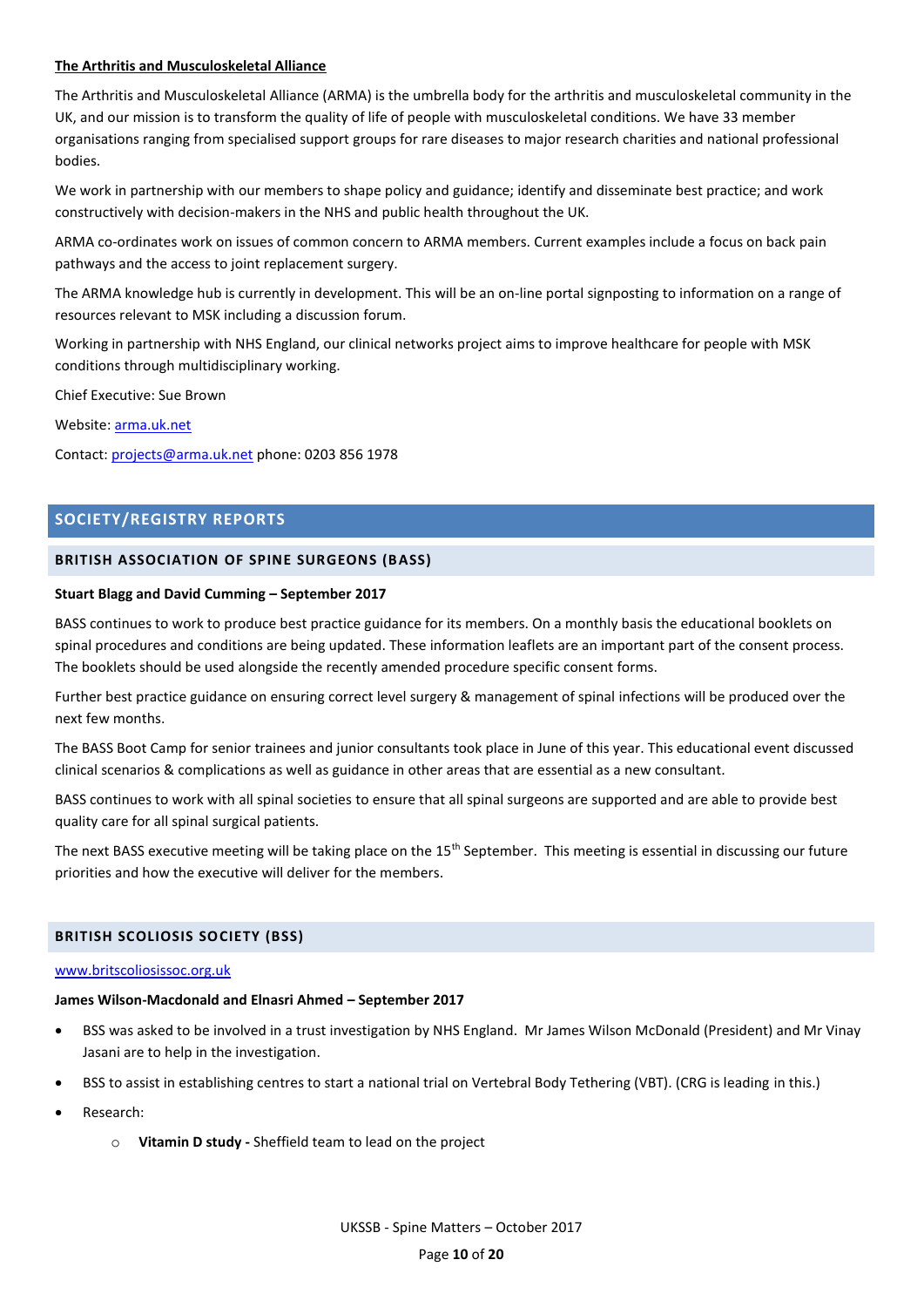## o **ASD Guideline project**

steering group will meet on 29 Sept. First draft is to be presented in next BSS meeting in November, Birmingham.

## **Future meetings**

- 2017 Birmingham
- 2018 Belfast
- India Spine Society (January 2018) (waiting to hear from the Indian spine Society)
- 2019 Anglo- French joint meeting or Cardiff.

-

## <span id="page-11-0"></span>**SOCIETY FOR BACK PAIN RESEARCH (SPBR)**

#### [www.sbpr.info](http://www.sbpr.info/)

## **Nadine Foster and Steve Vogel**

*No report for this edition*

# <span id="page-11-1"></span>**BRITISH ASSOCIATION OF SPINAL CORD INJURY SPECIALISTS (BASCIS)**

### [www.bascis.org.uk](http://www.bascis.org.uk/)

## **Ali Jamous – President Nigel Henderson –UKSSB BASCIS representative**

1. The Spinal Cord Injury Working Group of the CRG has been established and is meeting regularly. A face to face meeting was held on 29 June and a recent phone conference on 30<sup>th</sup> Aug 17. The membership includes a representative of each SCI Centre and the workstream leads of the SCI Service Review.

2. The NHS England Specialised Commissioning Review of SCI Services in England is complete. This is progressing through to the Specialised Commissioning Oversight Group and will hopefully go to public consultation soon.

3. The Peer Review of spinal cord injury centres (NHS England Quality Surveillance Team) has now been published to individual Centres for them to make progress with recommendations. The national report is still awaited.

4. Having recently agreed a new curriculum for training BASCIS is concerned to learn that the the SAC in rehabilitation medicine is now to review this again.

5. The spinal cord injury referral portal, which includes a useful and informative document resource, is available on [www.spinalcordinjury.nhs.uk.](http://www.spinalcordinjury.nhs.uk/)

# <span id="page-11-2"></span>**SOCIETY OF BRITISH NEUROLOGICAL SURGEONS (SBNS)**

<http://www.sbns.org.uk/>

**SBNS Vice-President – Mr Tom Cadoux-Hudson**

**SBNS lead for Spine Surgery – Mr Aprajay Golash**

*No report for this edition*

# <span id="page-11-3"></span>**BRITISH ORTHOPAEDIC ASSOCIATION (BOA)**

#### [www.boa.ac.uk](http://www.boa.ac.uk/)

**Lee Breakwell – BOA Representative**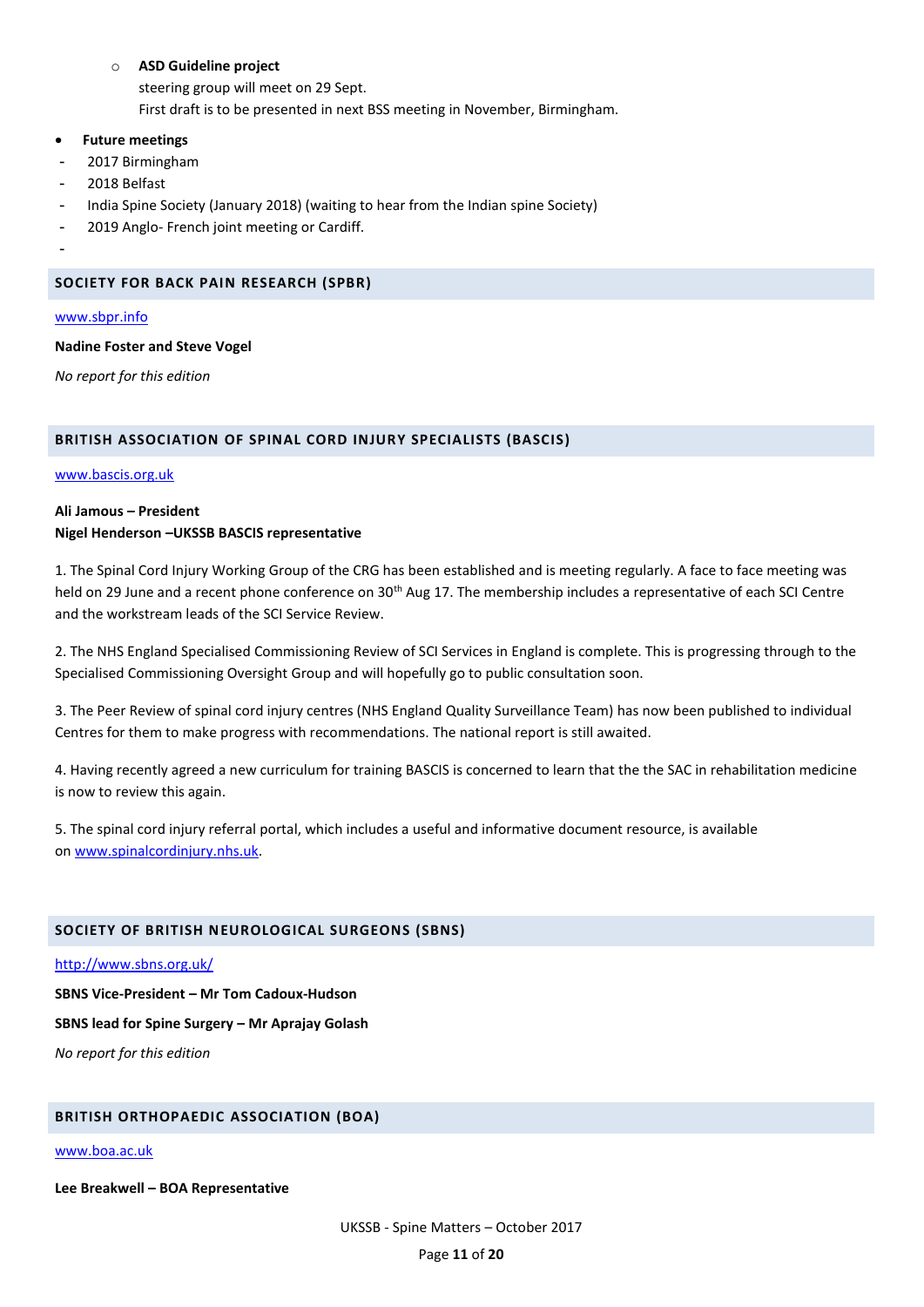I am pleased to report that the BOA Congress in Liverpool was a most successful meeting. The attendance was a new record, and the variety and content in the sessions was second to none.

Thanks to all my spinal colleagues who helped with the Spine educations sessions. This year they comprised the Bootcamp style rapid fire small group tutorials on a multitude of relevant spinal topics. The feedback was simply, more of the same please!

The revalidation sessions were also well received from the audience with good coverage of the breadth of practice for a generalist practitioner of orthopaedics and trauma.

The instant updates are breath-taking short bursts of the most up-to-date details on common areas of concern, such as cauda equina, spinal tumours and infection. Again, the feedback was that this serves a purpose for the non-specialist spinal surgeon.

A general theme of the Congress was around a just culture, and that we must ensure all members of our team are adequately supported and encouraged to perform as well as they can.

Revalidation looms large for all doctors, and the congress intends to prepare as many for this process as possible.

The BOA is working closely with BASS and the BSS to deliver elective care reviews of spinal departments as required. This is due to start for arthroplasty units very soon, based on NJR data of persistent outlier status. The BOA will select a team of relevant experts to review and support the unit to address the underlying barriers to progress. The plan is to provide the same system for spinal units if required, and that the experts will come from the specialist societies dependent upon the issues at hand, and the BOA will aid in the administration and support of the team.

In the interest of improved dialogue with respect to our interface specialty, the BOA has extended the offer of a representative of the SBNS Council to have direct access to the BOA Council, and to join sub-committees as required for greater influence and understanding.

#### <span id="page-12-0"></span>**BRITISH SPINE REGISTRY (BSR)**

<http://www.britishspineregistry.com/>

**Mike Hutton**

*No report for this edition*

#### <span id="page-12-1"></span>**NATIONAL BACK PAIN CARE PATHWAY CLINICAL NETWORK (NBP-CN)**

**Elaine Buchanan** – October 2017

#### **Inaugural Meeting of NBP-CN** - Birmingham 6 September 2017

The NBP-CN got off to a good start attracting 128 delegates. It was great to see a mix of professions including; physiotherapists, surgeons, commissioners, nurses and chiropractors. With a focus on the organisation and commissioning of services, 33 faculty delivered a range of topics including; the national direction of spinal care, an update on the implementation of the National Back Pain Pathway, commissioning of spinal services, governance, data and outcomes, advanced practice and academic approval. There were clinical sessions focusing on; the Radicular Pathway, Multi-disciplinary Comprehensive Combined Physical & Psychological Programmes, Red Flags, Cauda Equina Syndrome and Metastatic Spinal Cord Compression.

Link to the presentations: <https://goo.gl/gz3iPp>

The feedback from the meeting was good; 88% were satisfied with the event and 97% would recommend the NBP-CN to others.

Thank you to all those who contributed and for the enthusiastic participation of the delegates.

**Next Steps for the NBP-CN:**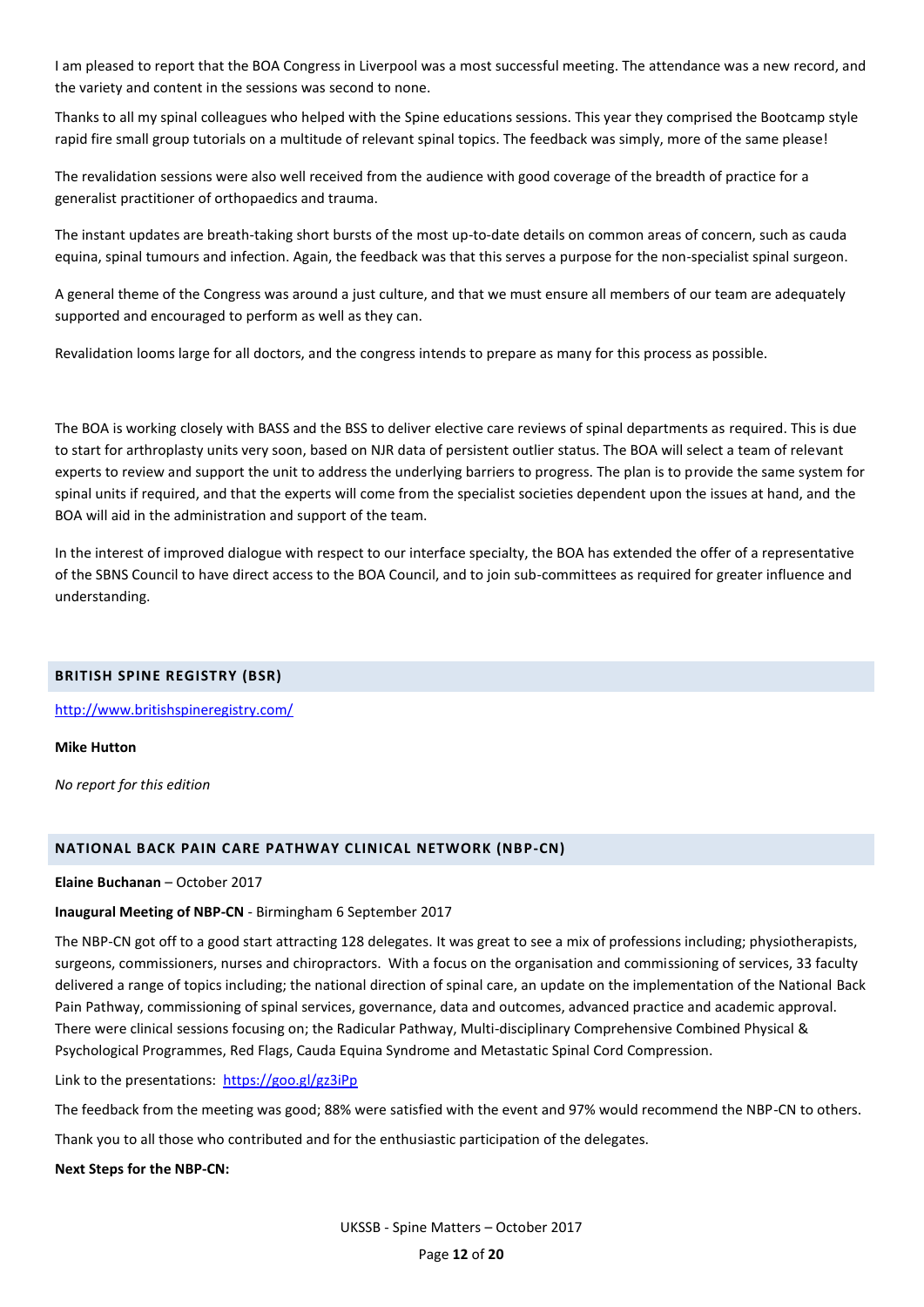- A call for nominations for the National Backpain-Clinical Network Committee has been sent out (closing date 27/10/17). 3 executive officers and 9 members will be appointed shortly following this.
- The NBP-CN will have non-voting representation at the UKSSB.
- Date of **next meeting Tuesday** 20th March 2018, University of Leeds
	- o The programme for the day is in development.
	- $\circ$  Suggestions for the March programme are welcomed [\(elaine.buchanan@ouh.nhs.uk\)](mailto:elaine.buchanan@ouh.nhs.uk)

50 UKSSB bursaries for BritSpine will be available to delegates attending the NBP-CN meeting on the 20<sup>th</sup> March. Applications will be linked to the NBP-CN/BritSpine registration process once it is live.

## *Below are summaries from the various workshop sessions from the day:*

# **1. National Backpain Clinical Network Workshop - Elaine Buchanan, Louise White**

Twenty four delegates participated in the NBP-CN workshop, exploring the future structure, function and benefits of the NBP-CN. The proposed object and objectives of the NBP-CN were reviewed with the whole group. Four subgroups were formed and each asked to consider one pre-set question (see below). Key points from each subgroup were conferred to the full group. Further discussion concluded the session. There was a good deal of support for continuation of the Network.

## **Proposed Object:**

 To promote the implementation and advancement of the National Low Back Pain Pathway (NBPP) through a clinical network for the benefit of people in the UK with back pain.

## **Proposed Objectives:**

- To foster and encourage sharing of best practice in the management of back pain across the UK.
- To promote and share best models of organisational practice in the delivery of back pain services.
- To facilitate dissemination of clinical guidelines and standards of care relevant to the management of back pain.
- To reduce variation in the management of Back Pain in the UK.
- To share implementation & delivery plans relevant to the NBPP
- To hold network meetings entitled "Improving Spinal Care" at least once per year
- To promote the NBPP and disseminate best models of care at BritSpine.
- To contribute to the work of the UKSSB
- To foster collaboration between the NBP-CN and Regional Spinal Networks.

# **Group 1: Who should be the officers of the NBP-CN?**

- 12 committee members
- Regional Spinal network gains representation from across the country
- Geographically diverse
- Different professions
- Community as well as acute trusts
- Commissioners
- Research
- Charity

# **Group 2: How do we finance the network?**

- The Committee need to be clear about how much money the NBP-CN want/need
- Define and be clear about the NBP-CN market
- Take account of the numbers in the network
- Define the Unique Selling Point of NBP-CN. What is different from other organisations?
- Market the NBP-CN
	- o Communicate the benefits of membership
		- **Learning**
		- Access to UKSSB
		- Closer links between AHP's and spinal surgeons

UKSSB - Spine Matters – October 2017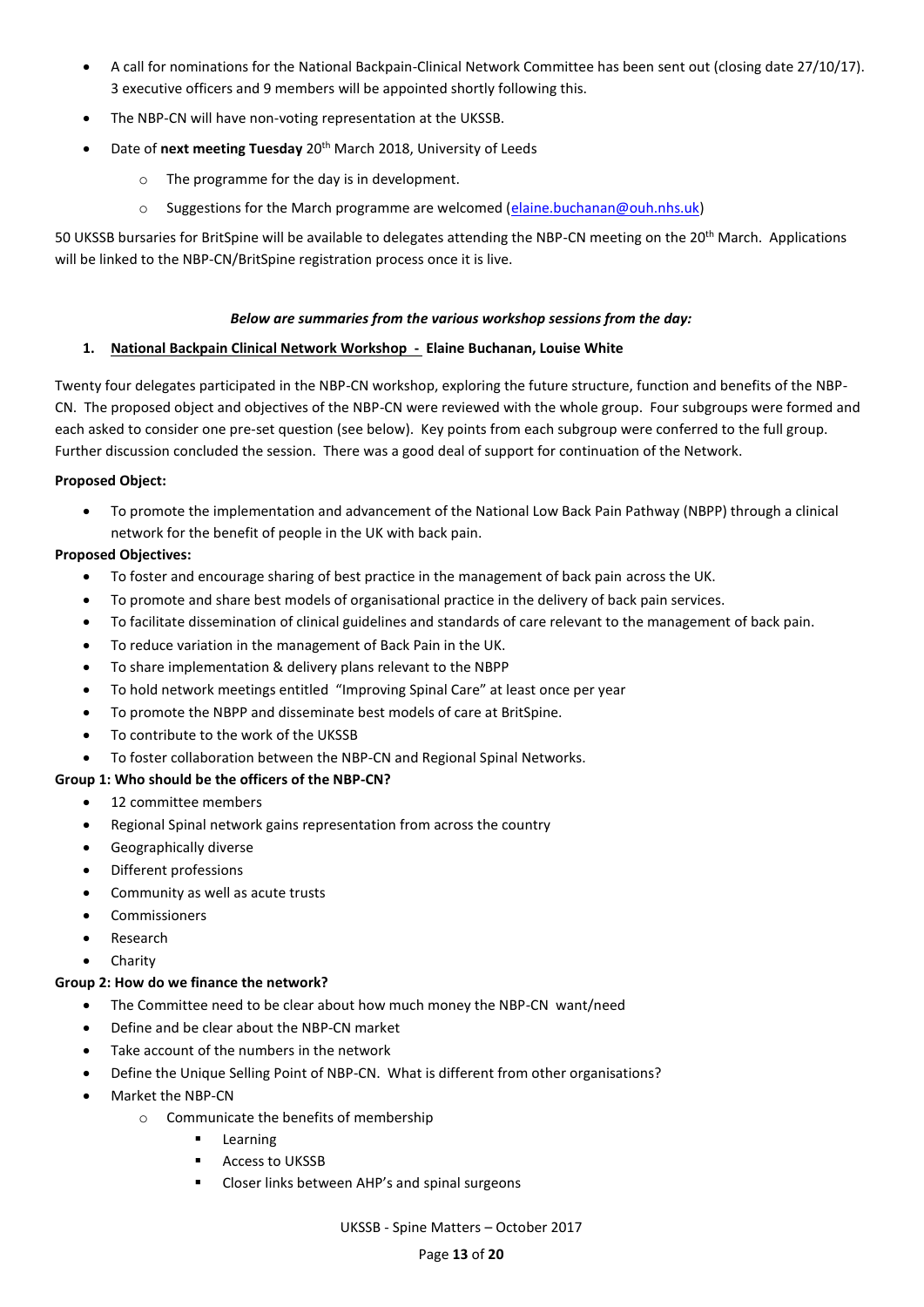Linked networks

## **Group 3: What contribution can we make to the UKSSB?**

- Need to ensure people understand the value of being associated with UKSSB
- Promote non-surgical management
- Representation of AHP's in the back pain pathway
- Contribute to developing a national
	- o library of information for patients
	- o Standards of care
- Sharing challenges & lessons learnt related to service delivery
- Sharing what non surgeons "are doing" and "can do"
- Contributing to spinal education, E-Spine content.

## **Group 4: What contribution can NBP-CN make to BritSpine?**

- Specialist Spinal Triage Practitioners(SSTP) are the glue between surgery/pain/core therapies.
- Evidence what AHP's contribute
- Debate models of care
- Sharing promoting AHP skills.
- Promoting shared decision making
- Promoting best practice in patient communication.
- Feedback successful models of service delivery
- Service evaluations: what works well & what didn't
- Demonstrate evidence and outcomes of what we do.
- Demonstrate SSTP governance

## **2. Advanced Practice & Education Workshop Feedback - Frances Arnall & Niall Eames**

Many thanks to all those who contributed to the workshop, these are your collective responses to the questions posed.

#### **Question 1a: What are the additional skills required for the SSTP role above those for general MSK?**

Amongst participants there was consensus around themes on clinical reasoning skills, judgement especially around risk balance, correlating spinal images with symptoms, skills in shared decision making, as being necessary key skills.

There was discussion as to the 'ideal skill requirement'; the additional skills required being person dependent: there should be identification of the key skills which clinicians already demonstrate & those where additional training maybe required.

#### **1b: What learning would you have found most beneficial when you were new to the role?**

There was a discussion on the value & format of having a buddy/mentor; a number of participants felt that this would have been especially helpful. Other points raised included having a greater working knowledge of what other members of the team could offer in patient management. For primary care clinicians; having some colocation working with secondary care.

#### **Question 2: How should learning be assessed & by whom?**

Time prohibited a consensus on this question; However, themes raised & discussed included peer review, Self-reflection, 360 feedback, Academic status, Work based assessments & exams at Masters level. There was range of thoughts as to who should be the assessors from another person in a similar role to mechanisms which align to GP or other Health Professionals.

### **Question 3: How should SSTP's learn & at what level**

There was unanimous agreement that this should be Masters level as SSTP's needed to have good critical thinking skills.

The group is a need for a range of learning opportunities from in house training, peer learning to more spine specific taught Masters programmes. Areas of most training need were discussed with radiology, Psychology/ CBT/ behavioural change skills and governance knowledge.

#### **3. NBRPP – Implementation Report - David Cumming**

The following issues / questions were suggested to the group.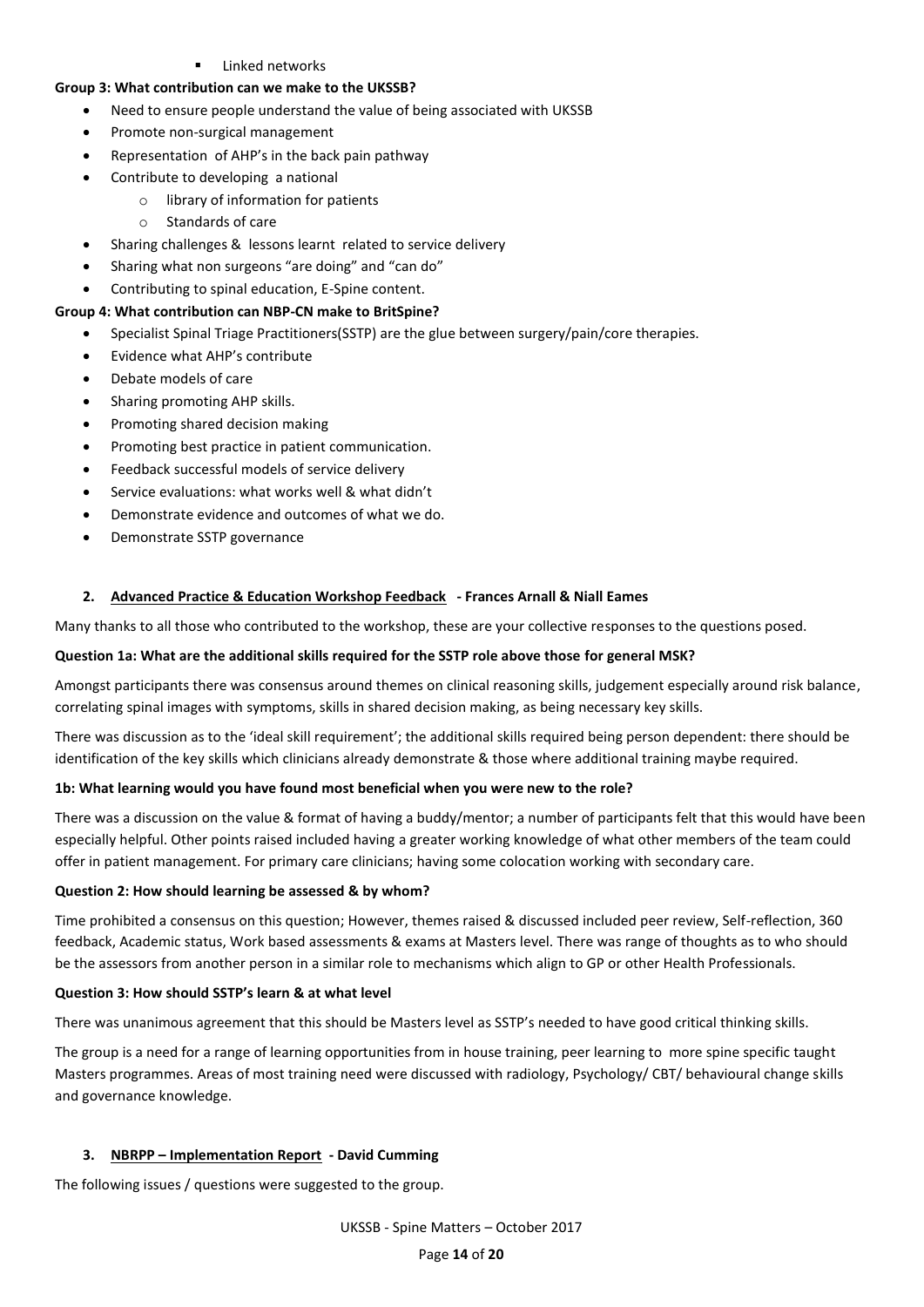# o The Referral Process

- Self-Referral
- **GP Referral**
- Who does the paper triage?
- How to onward refer for red flags?

This was discussed at length. It was agreed that there are several models across the UK. A single point of access was felt to be the most appropriate as part of a MSK referral pathway. Administrative triage to ensure forms completed and then a senior treat and triage practitioner to clinically triage the e-referrals.

- o The Role of the Treat & Triage Practitioner.
	- What is the role of the Treat & Triage practitioner?
	- Should the "T & T" do both parts?
	- 'Pathfinder' suggests Triage & Treat practitioners should be band 8a and 1 per 80,000 population Is this realistic? Can existing services adapt fulfil the role of Triage and Treat?

Discussion based around the role of the treat & triage practitioner. Most people felt the role was to direct the patient to the appropriate health care professional for treatment. The practitioner would clinically assess appropriate patients, organise diagnostics and inform the patient of diagnosis and management plan. Close links with consultants was felt to be important.

- o The Role of the MDT
	- How should Spine MDTs function? What is the role of Triage & Treat practitioners in MDTs?
	- How should Triage & Treat practitioners link with consultants (Pain /Spinal)?
	- What should be the onward referral process to secondary care?
	- Who and how is the MDT funded?

The role of an MDT was discussed. This is seen as a place for the practitioners to bringing cases to discuss with consultants, pain & spinal. The MDT was felt to be an important area for governance and oversight of the system.

Funding was not discussed in detail. There are several models that need to be discussed with commissioners.

- o The Role of Community Physio
	- See the patient first and then refer to T&T
	- **T&T** first then physiotherapy if required?
	- Cost implication.

The role of physiotherapy was discussed. This is an essential area for patients to be referred to for further treatment. Some felt that treatment by physiotherapy was most appropriate Time may be an issue for T&T practitioners to complete both roles.

# **4. M-CPPP Workshop - Leila Heelas and David Rogers**

Participants were invited to consider questions related to implementation of M-CPPP or to raise any points for discussion of their own.

Feedback from participants was as follows:

• There was a lack of clarity about how to identify a patient that is more appropriate for an LI-CPPP versus an M-CPPP and there is no evidence-based guidance to support this decision-making. Language and physical barriers need to be considered as well as fear of group work.

• There were questions about how the content of LI-CPPP and M-CPPP would differ and a risk of duplication if patients were following the pathway and progressing from an LI-CPPP to an M-CPPP. It may be better to select patients for the correct level of intervention rather than progress though different programmes. Additional criteria for M-CPPP may be an aim to return to work or a greater level of functional impairment.

• Clinicians delivering LI-CPPP in primary care noted that it is more difficult to manage patients with distress and depression as a lone clinician and they would value stronger links with either secondary care or specialist pain management services.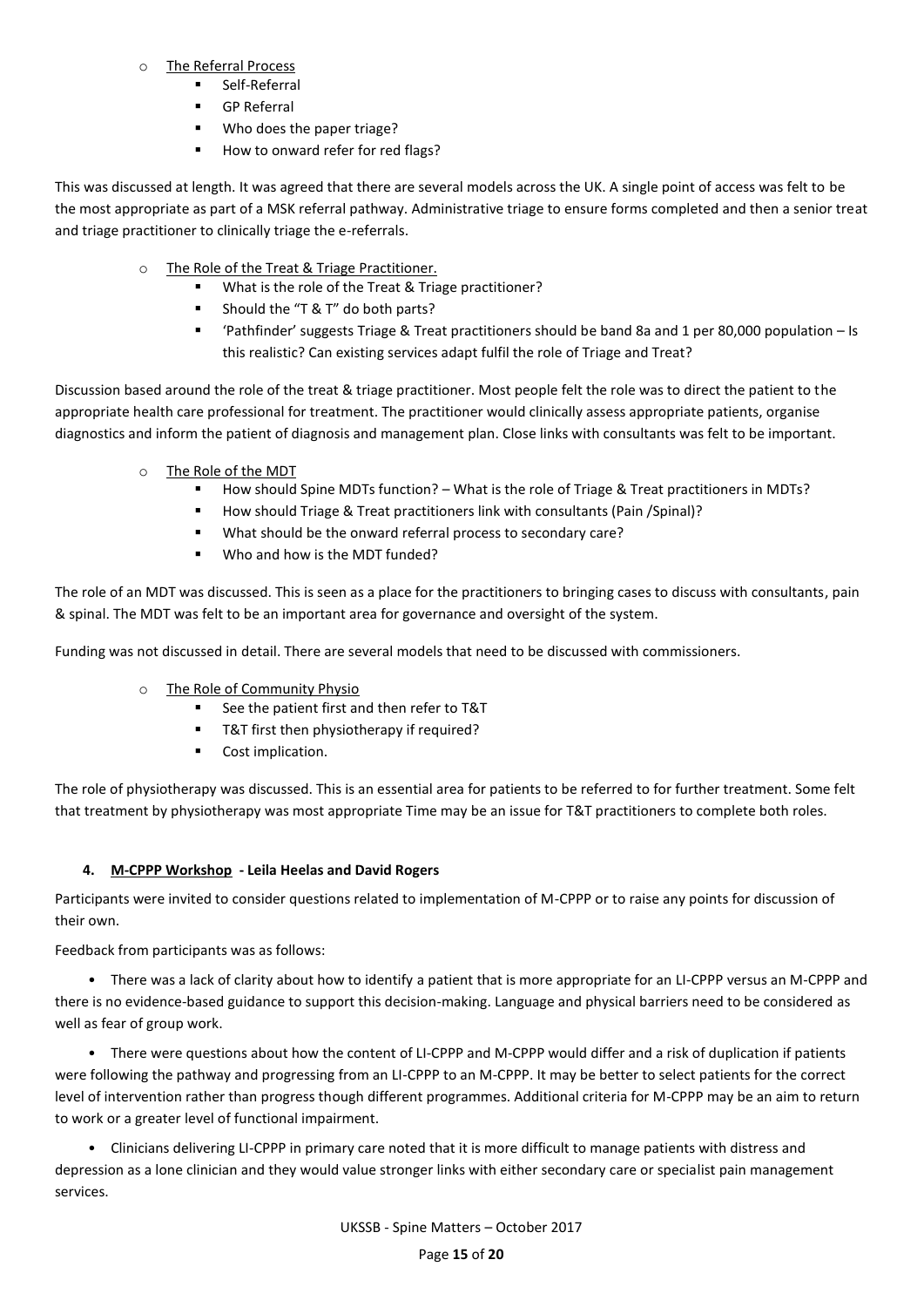• In one area there was access to LI-CPPP, M-CPPP and highly specialist PMP, thus the NBP could be aligned with existing provision. Some areas had no access at all and were uncertain where to start with developing new services. LI-CPPP can be developed with existing resources.

• Commissioning of back pain specific rehabilitation services and introduction of new terminology used in the NBP versus language used by The British Pain Society, may create confusion for commissioners and managers. Other clinicians felt that mixing patients with spinal and other types of pain might be confusing, although this model is used in PMPs.

• If patients are not ready for group programmes, review clinics can be useful for increasing readiness for treatment. If there are barriers to treatment, a multi-disciplinary discussion is helpful, which may result in further assessment, preparation work or treatment being deferred. Rationale for decisions would be explained to the patient with a letter to the GP, suggesting that re-referrals could be made should circumstances change. In some instances patients attend for treatment in mental health services and are re-referred later or are offered individual treatment if working in groups is not indicated / desired.

• If patients re-consult following a flare up, a flare-up plan can be sent to the GP that can be worked through in primary care. Some provide an 'emergency' card to patients for this purpose.

## **5. Screening Workshop - Dr Sue Greenhalgh**

Twenty one delegates attended the screening workshop and were split into two groups; one considering Cauda Equina Syndrome (CES), the second spinal malignancy. The groups were asked to consider the five most important items in screening for;

group 1: CES,

#### group 2: malignancy

The two groups were self selecting having chosen the screening workshop and then a specific group. A qualitative methodology was employed using a short version of Nominal Group Technique (NGT). The NGT approach was chosen to generate themes for further consideration in study and education relating to screening for serious spinal conditions and is particularly useful when interogating a concept in a short period of time. The first stage required delegates to complete blank post cards with their top five items for screening for either CES or spinal malignancy. During this first stage delegates were not allowed to communicate with one another and worked in silence. The second stage involved all delegates in their specific group, volunteering one of their top five items in turn until all had delivered all documented items. Facilitators recorded each item on a flip chart. Items were often repeated by delegates which was recorded by the facilitator to illustrate a weighting or level of agreement.

Following the NGT the facilitators of the workshops collaboratively conducted an informal analysis of the findings.

Group 1; Five most important items in screening for CES;

The focus of items was surrounding Red Flags and well known Red Flags were offered with ease and incidence. Very quickly it became clear that 80% of items were in the subjective history. Of the 55 items generated, only 4 were relating to sexual dysfunction. The findings are in-keeping with current literature; subjective questioning and safety netting those at risk is key. Sexual dysfunction is said to be less likely to be explored and documented and to reflect this did not appear often in the top five items

The findings illustrate the importance of clear communication

- Using patient language in subjective questioning and safety netting
- Good listening skills

Group 2: Five most important items in screening for spinal malignancy

Once again, the focus of items was surrounding Red Flags with well-known Red Flags offered with same ease and regularity. However, the Red Flags in the top five were of advanced disease suggesting cord compression e.g. Unwell, weight loss, abnormal neurology, bladder and bowel dysfunction (a late stage disease manifestation)

These findings highlight the need for dissemination of early Red Flags suggestive of serious disease e.g. band –like pain, escalating pain, funny feelings in legs, difficulty lying flat to enable impending cord compression to be identified more readily rather than at the compressive stage.

Acknowledgements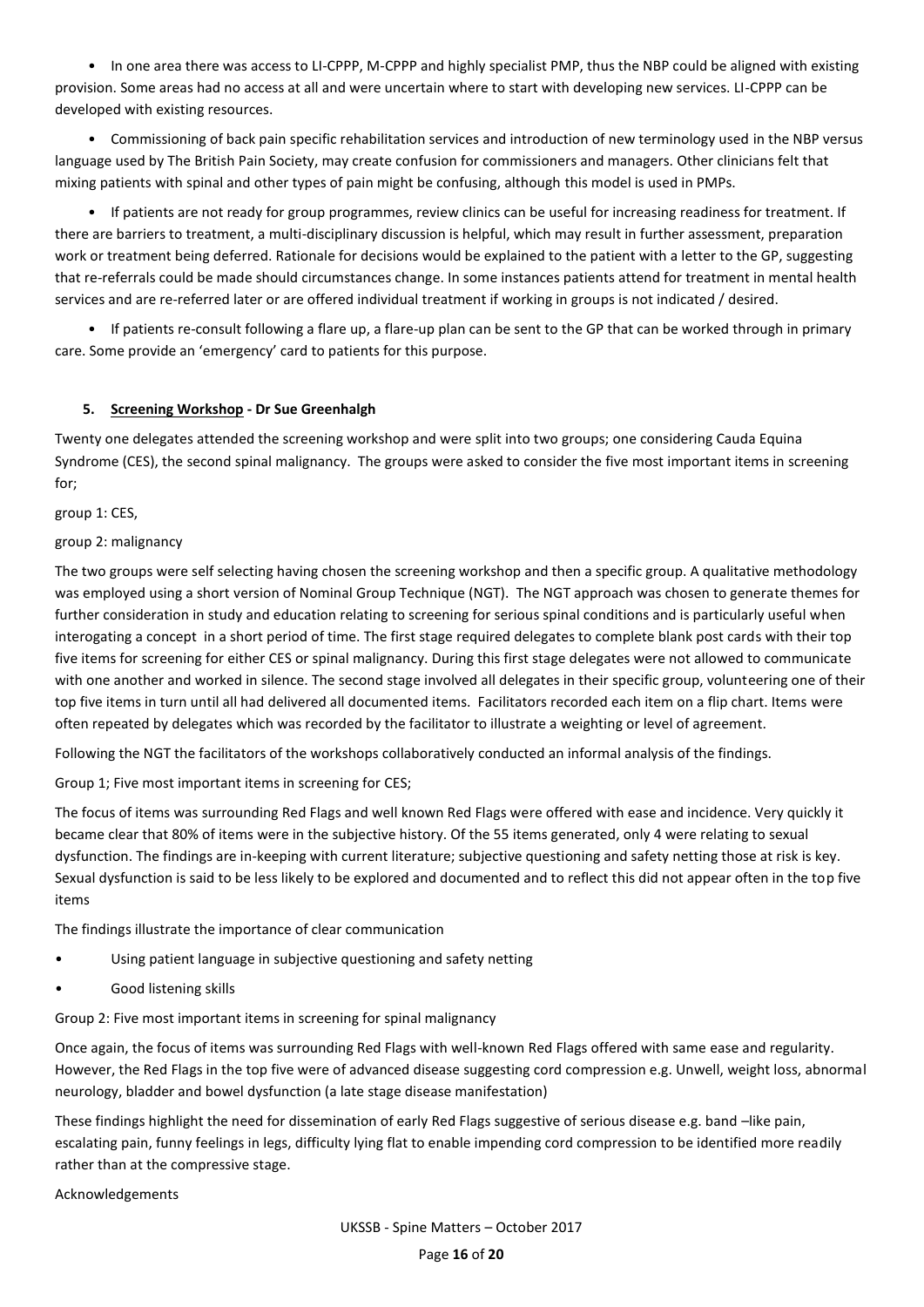Thank you for the invitation to lead this informative workshop, to the facilitators and all of those who took part engaging enthusiastically, readily sharing their valuable knowledge.

# **6. Back Pain Pathway Data Collection and Outcomes - Andrew Coxon**

Due to the current financial constraints the NHS is experiencing, it is proving more important than ever that activity can be readily demonstrated, and also shown to be of benefit to the patient. Unfortunately the collection of this data and the process of turning it into usable information can be expensive both in obtaining the data collection tool and providing the staff to input the data; the last point being amplified if clinical staff members are used. Appropriate data collection strategies can offset this cost.

Data collection methods range (in order of increasing efficiency) from a clinician manually entering data onto a spreadsheet (or sometimes even paper), an internally designed database with designated data entry staff, an externally designed database, and an externally designed database created for a service across multiple sites. Internal development is now rare due to the costs of employing full time software developers as opposed to contracting an external company for the duration of the project.

The purpose of any data system is to provide information and so a suitably designed database is a necessity, and if suitably constructed it can provide the facility for efficient and accurate data entry and information extraction.

For the Back Pain Pathway, the proposed activity data collection would be: Percentage of population referred onto the pathway; Number of referrals that DNA; Time from Booked Date to Appointment; Number of attendees that only have an Initial Appointment; Number of patients sent for MRI; Number of patients referred to Core Therapies; Number of patients referred to Pain Services; Number of patients referred to Surgery.

The proposed outcomes data would be: Average EQ5D improvement from Initial to Discharge; Average EQ5D improvement from Pre to Post Core Therapies.

These data systems should also allow a clinician easy access to their own data, be it via a reporting system or a flat file download option for more advanced users.

Ideally activity data should be derived from direct links from sources such as SystmOne or EMIS, and outcome measures gathered remotely via smartphone apps or e-mailed weblinks. Direct entry methods could still be provided for those patients unable/unwilling to enter their outcomes remotely. These methods negate the requirements for multiple entry of the same data, increasing accuracy and reducing cost.

# **7. Commissioning Workshop - David Stockdale**

The workshop began with an informal question and answer session. Several delegates wished to receive details of how to access Rightcare data and Getting It Right First Time data and reports.

There was also a good deal of interest in acquiring the NEQOS/GIRFT data which mapped surgery and injection rates to CCG populations.

The need for a reasonably senior project manager was raised and supported by the group. It was considered essential for ensuring a commitment to introducing the pathway was followed through from inception to the new pathway becoming operational.

There was an example where the commissioner was not keen to host the employment of the project manager but getting one of the other parties to provide that support was problematic for that health economy.

Many of the clinicians were aware of local groups of CCGs maintaining lists of Procedures of Limited Clinical Effectiveness. Some already contained procedures for lower back pain, including injections. Others did not and could offer a route to discussing the whole pathway with CCGs.

The workshop also discussed how to approach CCGs, to promote the pathway. The group concluded it was essential to find an appropriate contact within a CCG. A fairly slick promotion of the pathway was needed; identifying the cost savings and benefits to patients (and very bust GPs!). Whoever approached the CCG needed to know the facts; local and national. It was also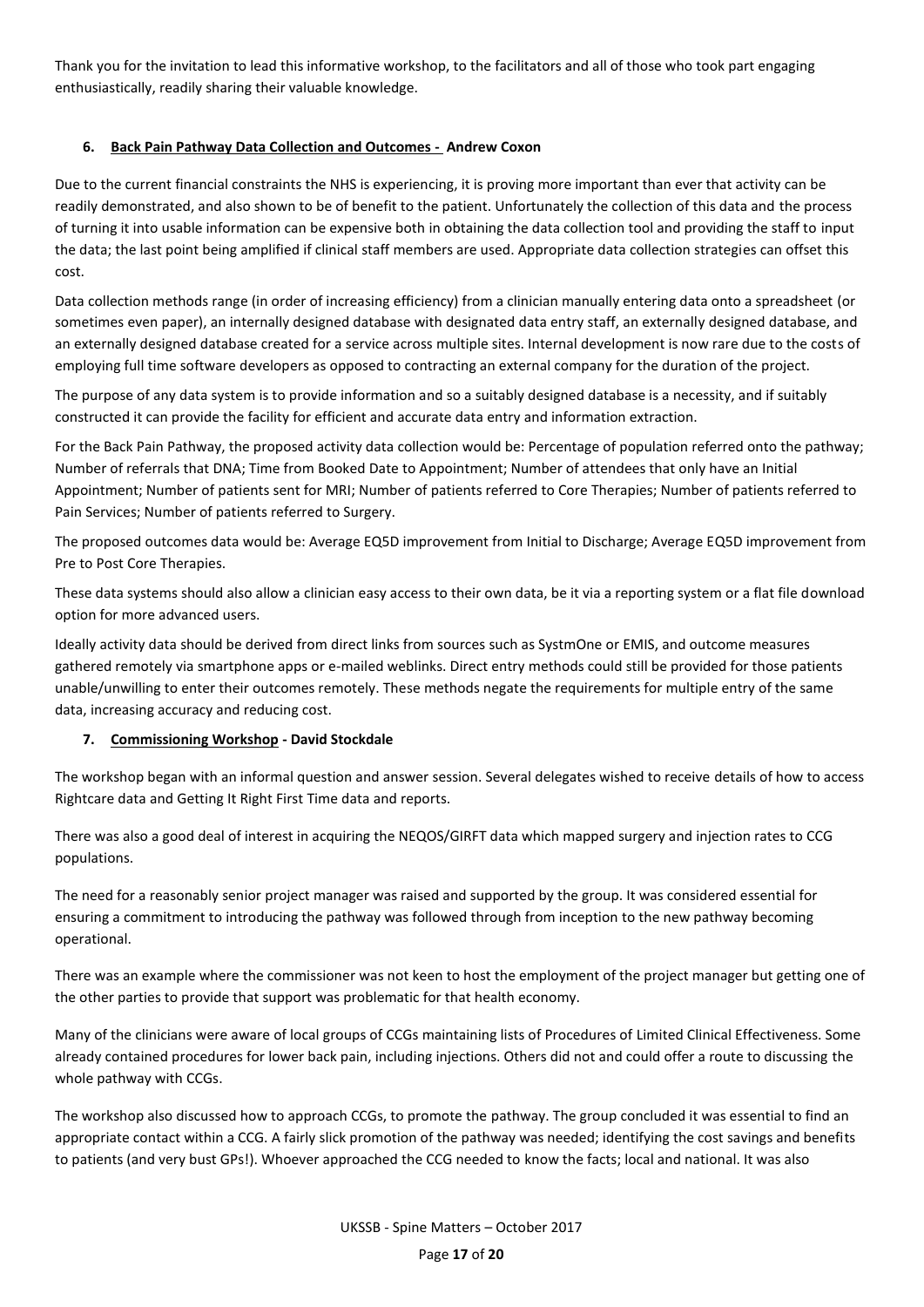important to highlight what elements of the pathway were already in place – the CCG may not know. The person approaching the CCG would need to devote time for further contact and involvement.

## **8. Governance - Lee Breakwell and Louise Hailey**

Within the workshop the group discussed aspects of governance in relation to implementing the National Low Back and Radicular Pain Pathway and issues relevant to Specialist Spinal Triage practitioners. It was accepted that it is essential to establish a strong framework of clinical governance. This process must begin within the setting of Primary Care, but at the same time must extend into Secondary and Tertiary Care in order to ensure that the most appropriate care is delivered in the best possible setting by a team of suitability skilled clinicians.

In the discussion it was recognised that there are different systems across the United Kingdom that deliver services that have developed in response to local needs. There are small as well as large services and each has varying degrees of expertise. The clinical governance structures are also varied. In order to develop sustainable, efficient, high value triage services, work needs to be done to create more uniformity, particularly in relation to clinical governance structures. The widely accepted concept of the 7 pillars of clinical governance (clinical effectiveness, audit, risk, education, patient and public involvement, using information, staff management) need to be implemented in all services and supported both locally and nationally. The discussion covered issues related to organisational culture, team work, individual responsibilities, peer review and metrics to monitor both individuals and services. With the adoption of a standardised approach to clinical governance, which would align with the clinical governance structures within most Trusts, significant progress would be made in establishing the National Low Back and Radicular Pain Pathway.

Communication between the different groups was recognised as an important factor in supporting individuals and promoting the development of competencies. Good communication, together with the provision of adequate local and national resources, are the basic requirements for the establishment of a database on which professional and organisational metrics could be based - an important tool in a cycle of continuous improvement.

# <span id="page-18-0"></span>**EVENTS AND MEETINGS**

**North American Spine Society - NASS 2017 – Orlando, FL, USA Wednesday 25 - Saturday 28 October 2017** [www.nassannualmeeting.org](http://www.nassannualmeeting.org/)

**SBPR Annual Meeting 2017, Northampton Thurs 2-Fri 3rd November 2017** [www.sbpr.info/meetings](http://www.sbpr.info/meetings)

**Metastatic Spinal Cord Compression (MSCC) Tuesday 21st November 2017** [Information Here](http://ukssb.us14.list-manage2.com/track/click?u=de6171e0ef375ef2e0bc53902&id=f554fa8893&e=c2d59df28e)

**BSS Annual Meeting 2017, ICC Birmingham Wed 29th Nov-Fri 1 Dec 2017** [www.britscoliosissoc.org.uk](http://www.britscoliosissoc.org.uk/) /<http://www.cvent.com/d/35qq52>

**BritSpine 2018, University of Leeds Wed 21-Fri 23rd Mar 2018** [www.britspine.com](http://www.britspine.com/)

# <span id="page-18-1"></span>**COURSES**

#### <span id="page-18-2"></span>**BOA INSTRUCTIONAL COURSE 2018**

**6-7 January, MacDonald Hotel Manchester**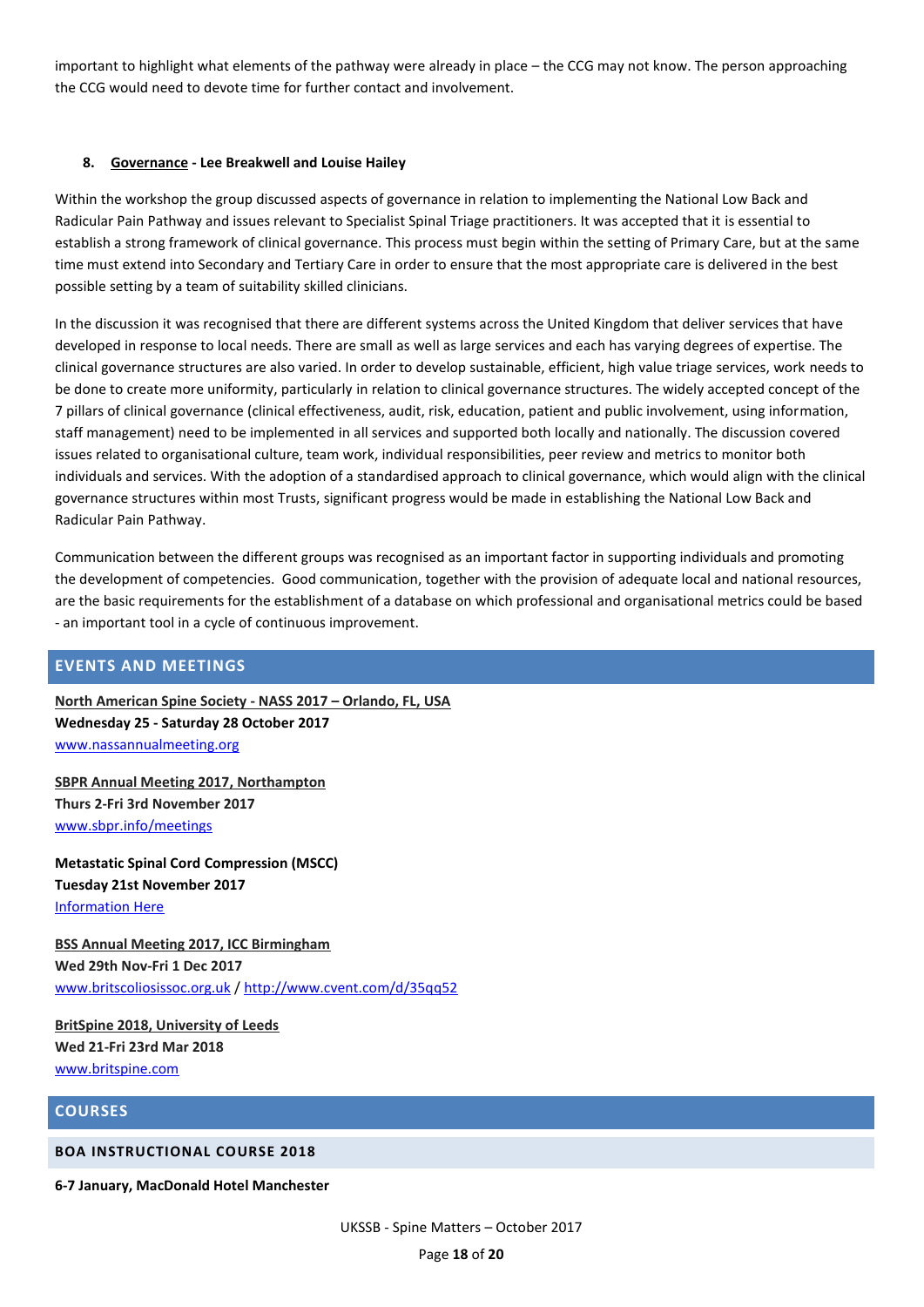The BOA's Instructional Course is an outstanding opportunity for surgical trainees not only to gain a number of CBDs in a range of topics but also to network and attend lectures delivered by expert clinicians. This course brings together trauma and orthopaedic trainees at all stages of their postgraduate training, to prepare for their FRCS examination. The Case Based Discussions (CBDs) for 2018 will include the following; Foot and Ankle, Pelvic and Acetabular, **Spine**, Sarcoma and Trauma. This course brings together trauma and orthopaedic trainees at all stages of their postgraduate training, to prepare for their FRCS examination.

The BOA are pleased to confirm that Nigel Rossiter, Hiro Tanaka, David Limb and Ananda Nanu will be delivering the plenary lectures at the Instructional Course. Please see the full list of confirmed faculty at [www.boa.ac.uk/events/instructional-course.](http://www.boa.ac.uk/events/instructional-course)

Registration is now open, but please be aware places are limited so register early to guarantee your spot on the course. For more information on how to register and details of the provisional programme please visit the BOA website: [www.boa.ac.uk/events/instructional-course](http://www.boa.ac.uk/events/instructional-course)

# <span id="page-19-0"></span>**ARTICLES AND NEWSLETTERS**

#### <span id="page-19-1"></span>**HIGHLIGHTED ARTICLE – RCS "THE BULLETIN" VOLUME 99, ISSUE 7**

#### **Implications of the Ian Paterson case for the private hospital sector**

<http://publishing.rcseng.ac.uk/doi/10.1308/rcsbull.2017.252>

After the breast surgeon was sentenced to 15 years for performing unnecessary operations on cancer patients, Colin Leys considers what the inevitable inquiry could mean for private hospitals.

## <span id="page-19-2"></span>**REGULATION 28 – LETTER FROM BASS PRESIDENT – STUART BLAGG**

<https://goo.gl/y3HNyN>

#### <span id="page-19-3"></span>**RULES FOR NHS COMPENSATION ARE TO CHANGE AGAIN AFTER COSTS SPIRAL**

Author: Clare Dyer <https://doi.org/10.1136/bmj.j4209>

## <span id="page-19-4"></span>**THE EXTENDED SURGICAL TEAM**

How hospitals around the UK are using the extended surgical team to improve patient care. <http://publishing.rcseng.ac.uk/doi/pdf/10.1308/rcsbull.2017.264>

## <span id="page-19-5"></span>**NASS NEWSLETTER**

NORTH AMERICAN SPINE SOCIETY 32ND ANNUAL MEETING



#### *NASS 2017 – Orlando, FL – 25-28 October*

*Join your colleagues at NASS 2017 in Orlando, Florida. The premier meeting in spine features an extensive and challenging multidisciplinary educational program that includes symposia, specialty section sessions, abstract presentations, ePosters, innovative technology presentations, world-renowned guest speakers and a technical exhibition featuring the industry's largest display of spine care products and services. It is a meeting not to be missed.*

*[View the Preliminary Program](http://r20.rs6.net/tn.jsp?f=001rGZWvTaSLSUHZ8DEivwVlDeKVjihsQE4hfuYDJqa4bAV2ioQgswm43klNq-8LJwfxxsA0Tbbb_6FvRAVLPsQ6V49HB8VAF6EYAb0Zly0JZGeMLVa_TP0Mo3cyFei6poj0SOd2DKdlr09jXT8ISolUsbYZY3Ee4_hDz0LqHtSH9MIFabvh7Y-fmKKc_sdo_RxCA-fI9o91ykINGn_KJZeTwfDBPSnfgP8wyPCxME9rHE=&c=dBVqL_NjewT5YtyKDviUlsvzI8xbbw1Plb7kMH1uOaI8nEdCiLtzxw==&ch=8V-w0VNhl1tVKc5H9yGkvTBVVMFkR5lsMCha4Um30RALp77b_NDOsg==)*

*Learn more about NASS 2017 at [www.nassannualmeeting.org](http://r20.rs6.net/tn.jsp?f=001rGZWvTaSLSUHZ8DEivwVlDeKVjihsQE4hfuYDJqa4bAV2ioQgswm4-WZXPYN7N3vBJGVoK1n9tFD5OgRQNMUqkGXnA9rXi9dNeVCd_13irx9271HM85Qx5XCwK3xsxGU7bIOXtuCTPY14PIlCseo70rpl6-utZ-QdZpD_92YcbRSewSVbtEbqA==&c=dBVqL_NjewT5YtyKDviUlsvzI8xbbw1Plb7kMH1uOaI8nEdCiLtzxw==&ch=8V-w0VNhl1tVKc5H9yGkvTBVVMFkR5lsMCha4Um30RALp77b_NDOsg==)*